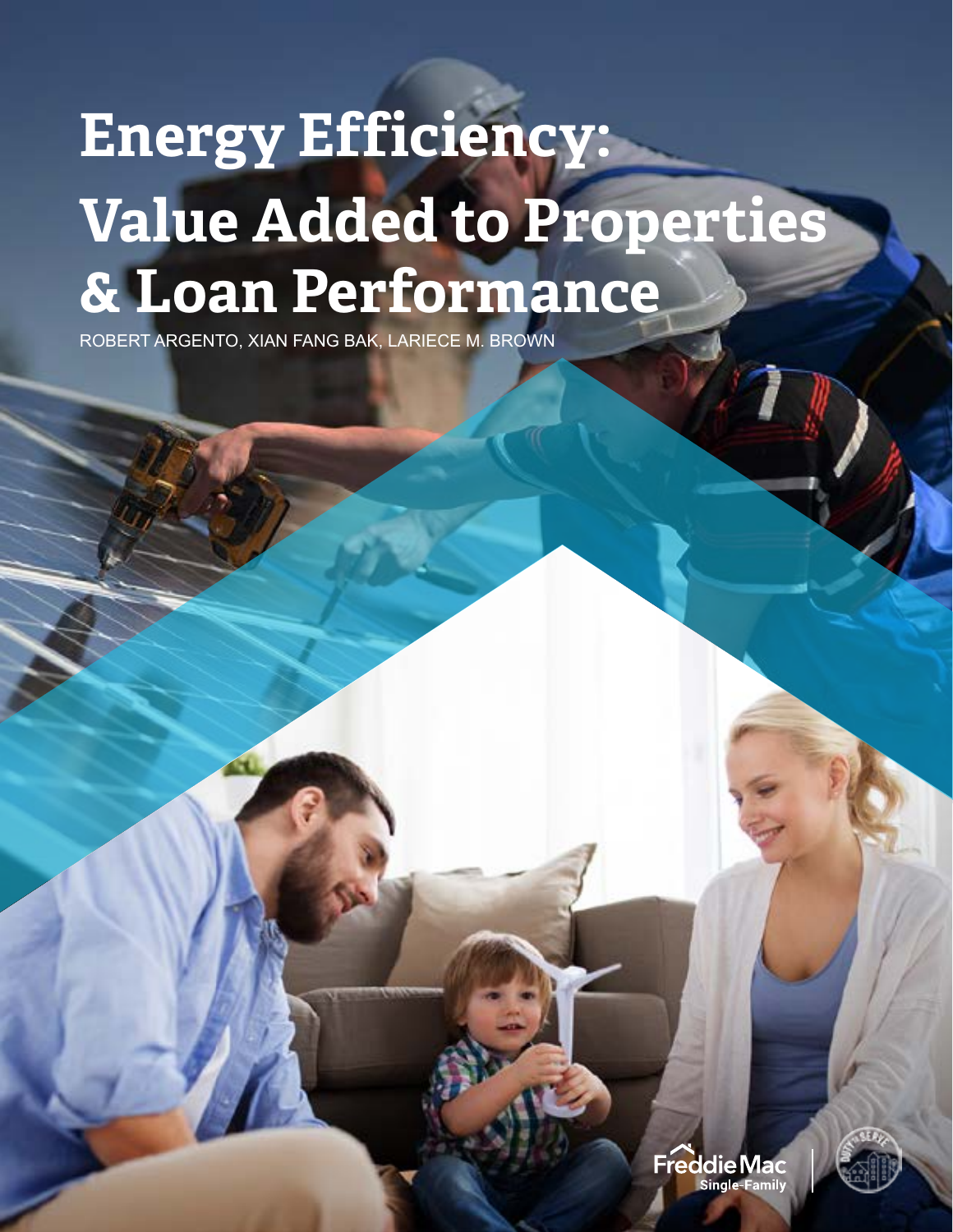## **Contents**

| 4.1 Income Distribution of Homeowners of New and Existing Energy Efficiency-rated Homes  6 |  |
|--------------------------------------------------------------------------------------------|--|
| 4.2 Age Distribution of Homeowners of New and Existing Energy Efficiency-rated Homes 7     |  |
| 4.3 Education Levels of Homeowners of New and Existing Energy Efficiency-rated Homes       |  |
|                                                                                            |  |
|                                                                                            |  |
|                                                                                            |  |
|                                                                                            |  |
|                                                                                            |  |
|                                                                                            |  |
|                                                                                            |  |
|                                                                                            |  |
|                                                                                            |  |
|                                                                                            |  |
|                                                                                            |  |
|                                                                                            |  |
|                                                                                            |  |
|                                                                                            |  |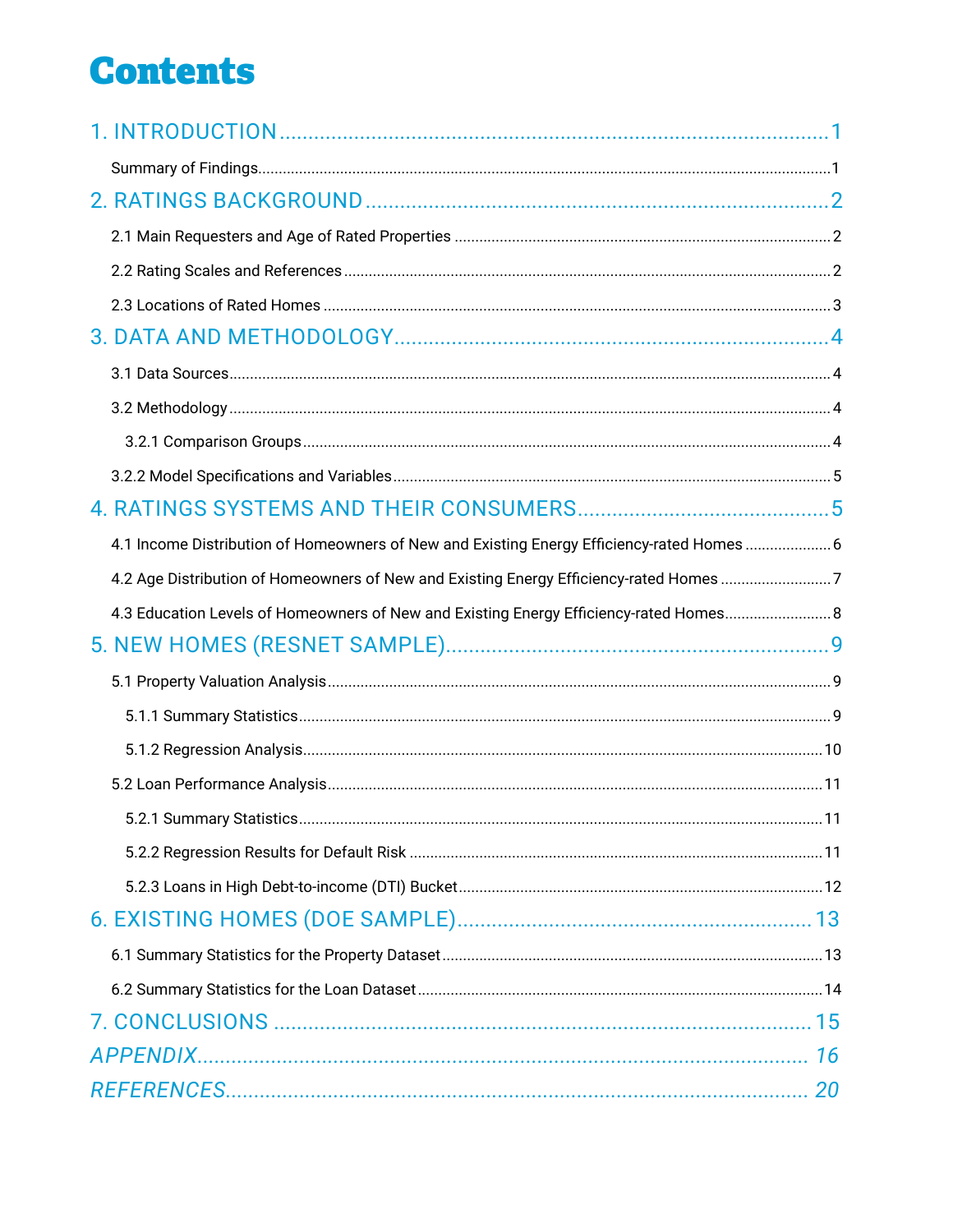# <span id="page-2-0"></span>**Energy Efficiency: Value Added to Properties and Loan Performance**

ROBERT ARGENTO, XIAN FANG BAK, LARIECE M. BROWN

## **1. INTRODUCTION**

The Housing and Economic Recovery Act of 2008 established for Freddie Mac a duty to help preserve affordable housing for families with very low, low, and moderate incomes. Improving the energy efficiency of single-family homes is one important way to achieve preservation. Less than 1% of mortgages are related to energy efficiency features (Kaza et al., 2015); this suggests that the market is underserved, with opportunity for growth. We conducted this analysis to understand the value and the loan performance associated with energy-efficient homes to support the consideration of energy efficiency in mortgage underwriting practices.

One might expect energy-efficient homes to sell for higher prices due to the added value of energy efficiency features, along with the energy savings and comfort they bring. Furthermore, one might expect energy-efficient homes to incur lower utility bills, resulting in more disposable income for homeowners to pay their mortgages (Kaza et al., 2014). In other words, energy-efficient homes could have higher collateral value and could impose less financial stress on their owners; combined, these factors could potentially justify flexibility during the underwriting process.

This paper compares the property sale price and loan default rates between energy efficiency rated and unrated homes, as well as better-rated and lessor-rated homes. Descriptive analysis shows that homeowners choosing to have their homes rated are different from the general population, and rated homes have different characteristics from unrated homes. We identified a comparable unrated group for the rated group by accounting for differences in property attributes as well as borrower and loan characteristics in our regression analysis.

## Summary of Findings

Using a national random sample, we conducted an analysis of energy-efficient homes rated between 2013 and 2017 and found:

- From the property value analysis, rated homes are sold for, on average, 2.7% more than comparable unrated homes
- Better-rated homes are sold for 3-5% more than lesser-rated homes.
- From the loan performance analysis, the default risk of rated homes is not, on average, different from unrated homes, once borrower and underwriting characteristics are considered.
- Loans in the high debt-to-income (DTI) bucket (45% and above) that have ratings, however, appear to have a lower delinquency rate than unrated homes.





1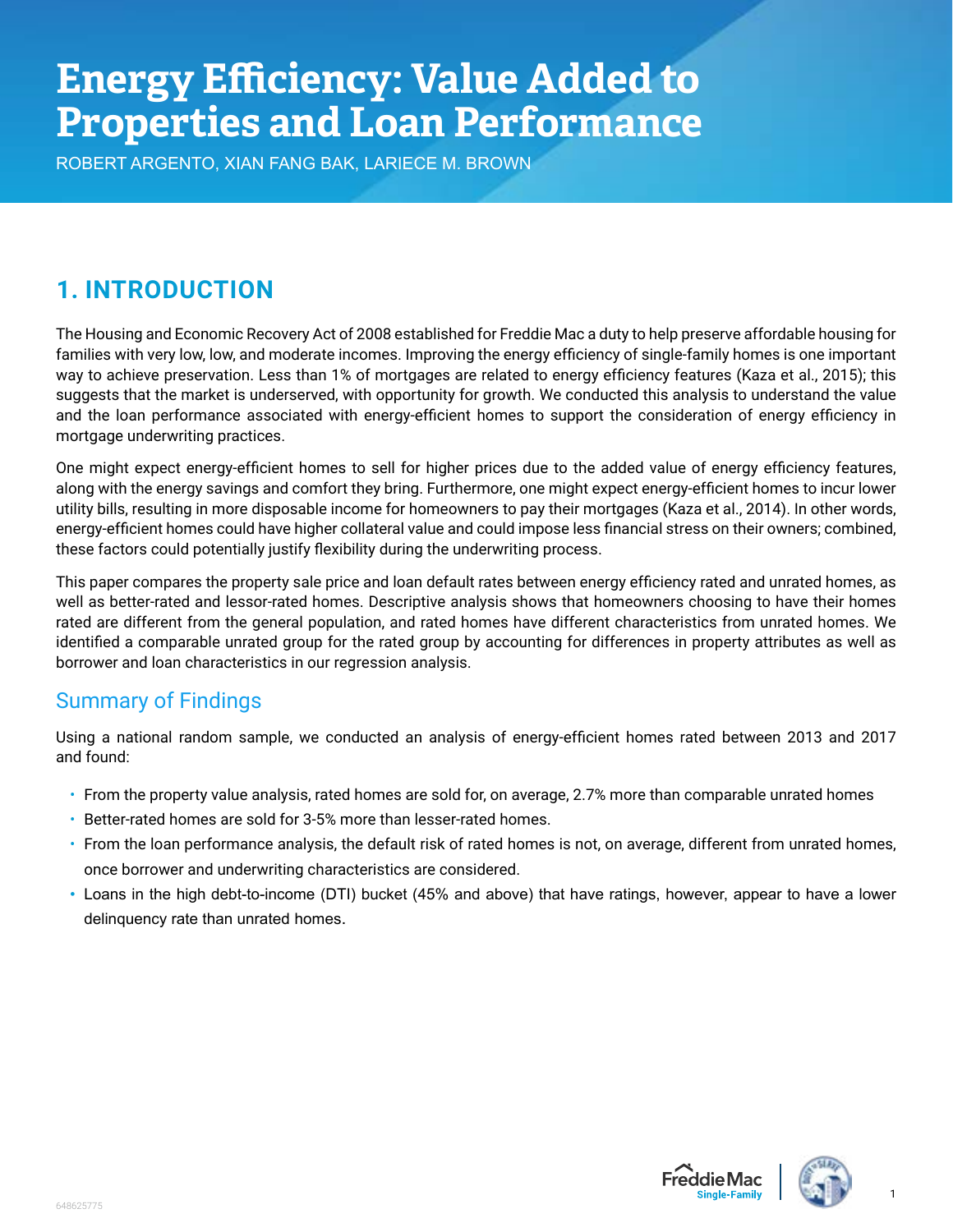## <span id="page-3-0"></span>**2. RATINGS BACKGROUND**

We studied two widely used energy efficiency rating systems: (1) Home Energy Rating System (HERS) Index by the Residential Energy Services Network (RESNET); and (2) Home Energy Score (HES) by the Department of Energy (DOE). The two ratings vary in many ways, especially in terms of their main requesters for ratings, the reference home used in the rating process, and their geographic locations.

#### 2.1 Main Requesters and Age of Rated Properties

Historically, the main requesters for a RESNET rating have been builders, with more home sellers participating in recent years. As a result, most of the RESNET-rated homes are rated when they are newly built or built within two years of the construction (Exhibit 1). In contrast, the main requesters for the DOE rating are home owners of existing homes. As a result, DOE-rated homes are not typically rated while new; the average property age for DOE-rated homes is around 45 years old at the time of the rating1 . Accordingly, the pools of RESNET-rated and DOE-rated homes have different property and homeowner attributes.



Exhibit 1. Share of homes rated as new and existing

**Note:** Year built and year of rating were used for identifying newness of the properties at rating. Homes missing the year built or rating are excluded. Homes were rated between 2013 and 2017. New is defined as 0~2 years after building.

#### 2.2 Rating Scales and References

RESNET's HERS Index ranges from negative to positive infinity, mostly concentrated between 1 and 100. The index reflects a relative scale obtained by comparing the rated home to a reference home designed to be of a similar size, shape and type that is a standard new home built to the International Energy Conservation Code. A score of 100 refers to the energy use level for the reference home. A score of 80 indicates 20% less energy consumption than the reference home. A typical resale home scores 130, indicating 30% more energy use than its reference home. Thus, a higher score indicates less energy efficiency. Most RESNET-rated homes in our sample have a HERS Index of less than 85, meeting industry standards (such as ENERGY STAR certification) for being energy efficient.

DOE's HES uses a 1-to-10 scale, where higher scores indicate higher energy efficiency levels. For example, a score of 1 generally indicates that the home's energy usage is in the top 10%, while a score of 10 indicates that the home's energy usage is in the bottom 10%. According to DOE, the 10 levels account for location climate by "mapping the zip code for the house address to the nearest weather station. Each weather station has its own definition of Score ranges based on local weather" (HES Scoring Methodology, 2017). Property size is not considered when assessing the level of energy use. Therefore, all other things being equal, larger homes will receive a lower HES energy efficiency rating, given the fact that larger homes are likely to use more energy.



<sup>&</sup>lt;sup>1</sup> Exhibit A1 in the Appendix describes the age distribution when homes receive DOE rating.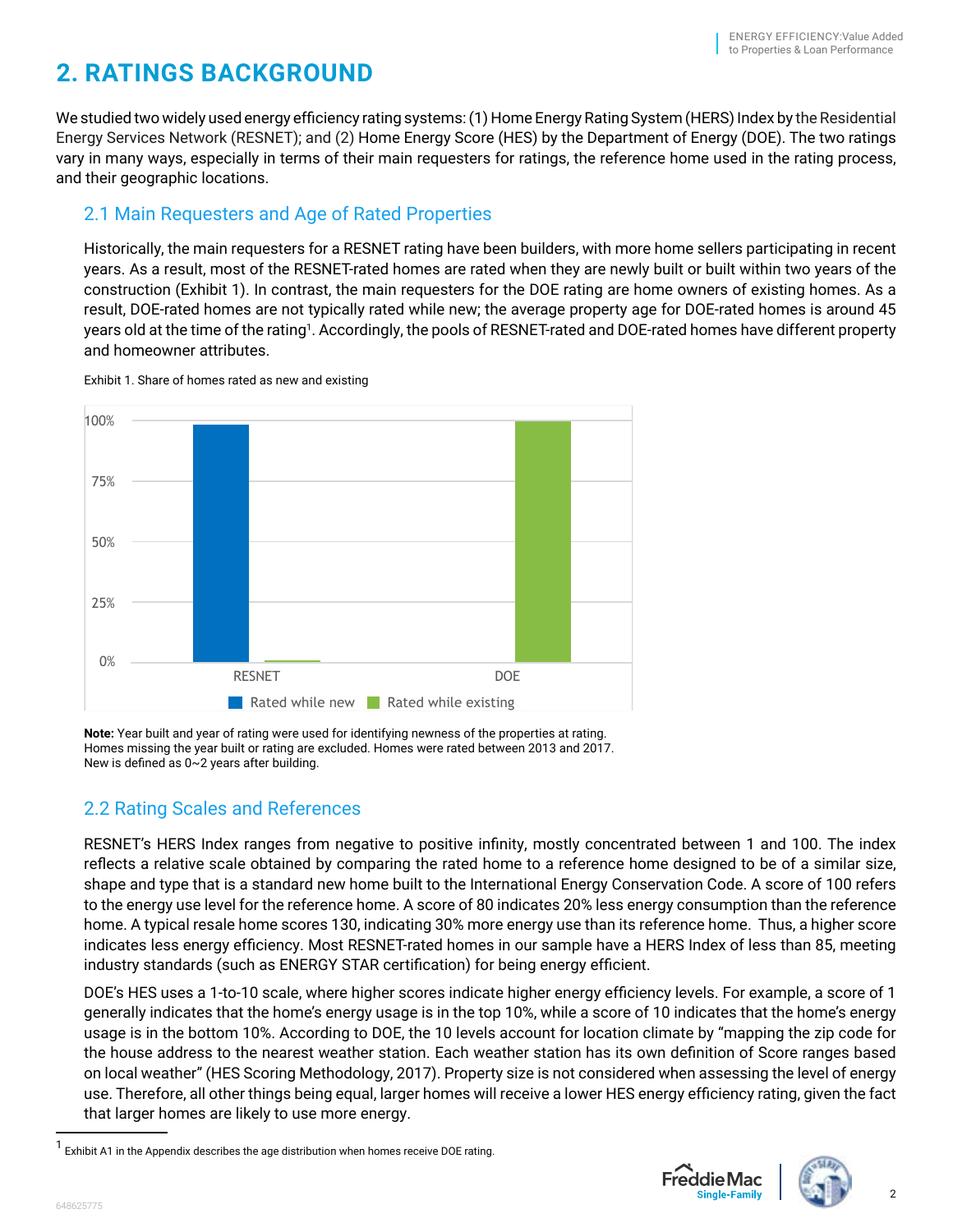#### <span id="page-4-0"></span>2.3 Locations of Rated Homes

Geographically, RESNET-rated homes are relatively spread out, but they do not reflect each state's share of the housing market (Exhibit 2). For example, California is underrepresented given its large total housing stock<sup>2</sup>. The Midwest-Great Lakes and Northeastern states have wide geographic coverage of RESNET-rated homes while the county level counts are low. Counties in Texas, Arizona and southern Nevada have the greatest concentration of RESNET-rated homes. The 10 counties with the most RESNET-rated homes represent 24% of the total RESNET market nationwide (see Exhibit A2 in the Appendix). In contrast, DOE-rated homes are very concentrated in certain areas, such as Northeastern states including Connecticut and New Jersey (Exhibit 3). The 10 counties with the most DOE-rated homes encompass about 70% of all DOE-rated homes nationwide (see Exhibit A3 in Appendix).



Exhibit 2. County level counts of RESNET-rated single-family homes between 2013 and 2017

Exhibit 3. County level counts of DOE-rated single-family homes between 2014 and 2017



<sup>2</sup> The number of homes HERS rated in California does not include homes rated under the California Energy Commission's (CEC) Title 24. Title 24 includes an Energy Design Rating (EDR), modeled on the RESNET HERS Index. RESNET standards recognizes a state rating program if mandated by state law. With the EDR, the governing body is the CEC not RESNET. RESNET and CEC have been working on harmonizing the California rating system with RESNET's.



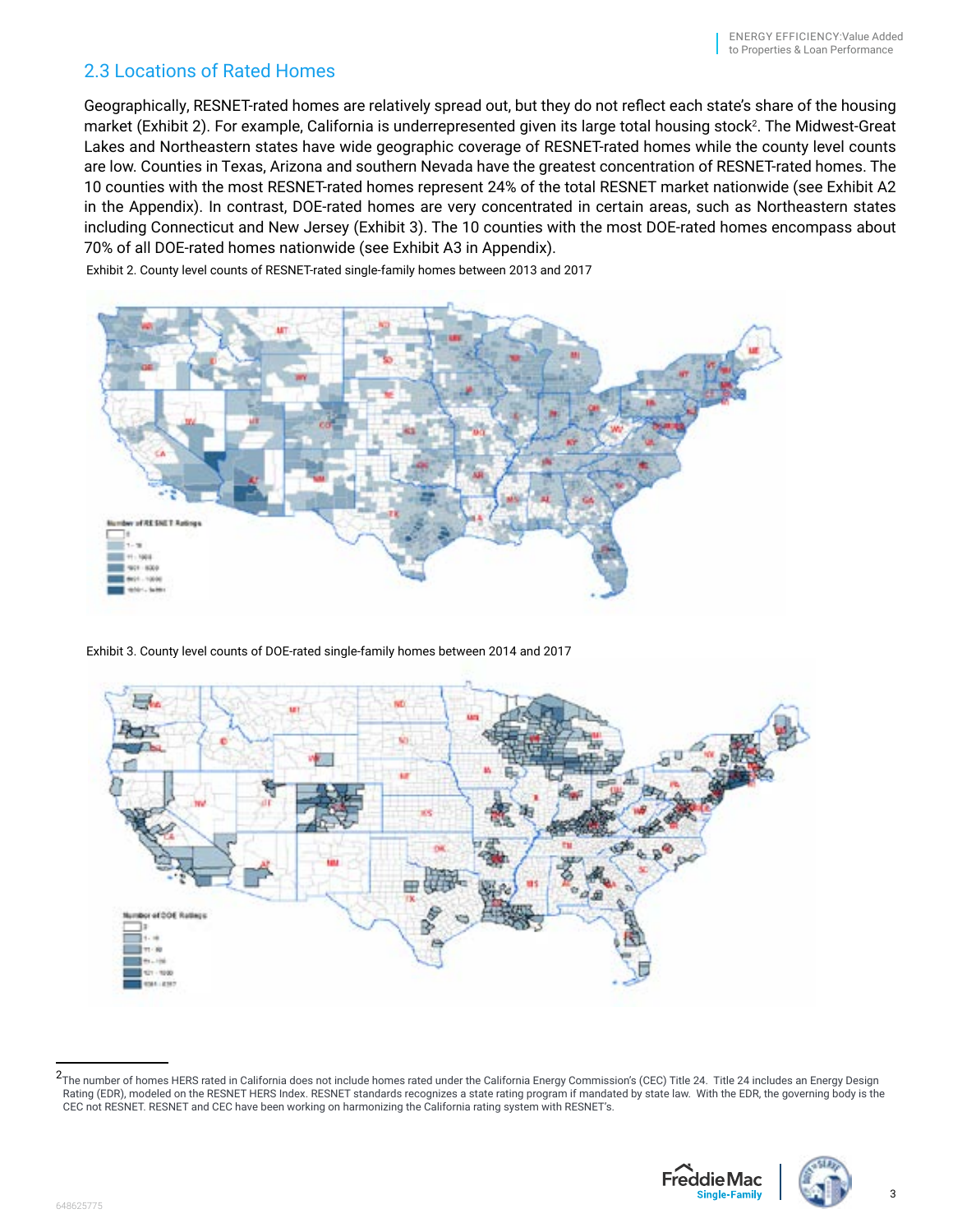## <span id="page-5-0"></span>**3. DATA AND METHODOLOGY**

#### 3.1. Data Sources

We acquired energy efficiency rating data collected between 2013 and 2017 $^{\rm 3}$  from RESNET and DOE. The datasets included rating scores and home features related to energy consumption that were assessed during energy auditing. We received data regarding about 789,000 RESNET-rated and 65,000 DOE-rated single-family homes in total. From that universe, we used random sampling to select 70,000 RESNET-rated homes and 6,500 DOE-rated homes for analysis4 .

To appropriately protect homeowner privacy, we collaborated with a major credit bureau to gather additional data that would take care to protect homeowners' privacy. For each of the randomly selected homes, the credit bureau used its property records database to form a comparison dataset by randomly selecting five unrated homes from the pool of single-family owner-occupied properties within the same census tract. This helped minimize the differences in neighborhood characteristics and essentially excluded geographic outliers that would be less appropriate comparable homes for the rated properties. We eventually obtained a dataset on a total of about 450,000 properties (about 76,500 rated, plus 5 comparable unrated for each rated). For these 450,000 homes, we procured the latest sale price and property attributes through the credit bureau's property record database. Property attributes included number of bedrooms and bathrooms, square footage, acreage, year built, location in terms of census tract, and year of sale.

From the credit bureau's database, we also obtained anonymized characteristics on the approximately 670,000 borrowers associated with the properties in our dataset, as well as information on mortgage underwriting factors and loan performance5 . These variables included: mortgage payment history, debt-to-income (DTI) ratio, loan amount, loan type, as well as borrowers' income, credit score, age and education level<sup>6</sup>. Except for mortgage payment history, which is recorded monthly, other variables for each account are examined in December each year between 2012 and 2016. To get the variable values closest to the moment of originations, we linked the December values in the year prior to the loan origination date to use as the numbers at the origination.

#### 3.2. Methodology

#### 3.2.1. Comparison Groups

We used two specifications to explore the effects of energy efficiency. In the first specification, we compared rated homes to unrated homes. We first investigated the differences in property sale prices between rated and unrated groups while accounting for differences in property attributes. We then investigated the differences in loan performance while controlling for differences in borrower and loan attributes. Because differences between rated and unrated homes in terms of property and borrower characteristics may signal sample selection bias related to the choice of rating, further techniques are needed to reduce that bias. As a result, we applied propensity score matching<sup>7</sup> techniques to select unrated homes that were most comparable to rated homes, mimicking the process of selecting a home for rating. The goal was to select unrated homes that had a similar probability of being rated but were not in the sample that were rated. In the second specification, we classified rated homes into different energy efficiency levels based on their rating scores. With this specification, we could test whether and how much energy efficiency levels impact house value and whether there is a threshold at which energy efficiency effects become apparent.





<sup>3</sup> DOE has very little data for 2013 (only 6 homes rated), since DOE's HES rating program began in 2012.

<sup>&</sup>lt;sup>4</sup>On average, it's based on 1-in-11 random sample selection for RESNET and 1-in-10 for DOE. We applied larger sample rates for earlier years than later years to keep more homes with longer loan performance period for evaluation.

<sup>5</sup> The matching process was completed by the credit bureau to protect the privacy of the consumers in the data. We did not access individual private information.

<sup>&</sup>lt;sup>6</sup>Loan-to-value (LTV) ratio is not available from the purchased dataset. We calculated our own by dividing the loan amount at origination using the sale price closest to the origination time.

 $7$ More details on matching are in the Appendix Exhibit A4.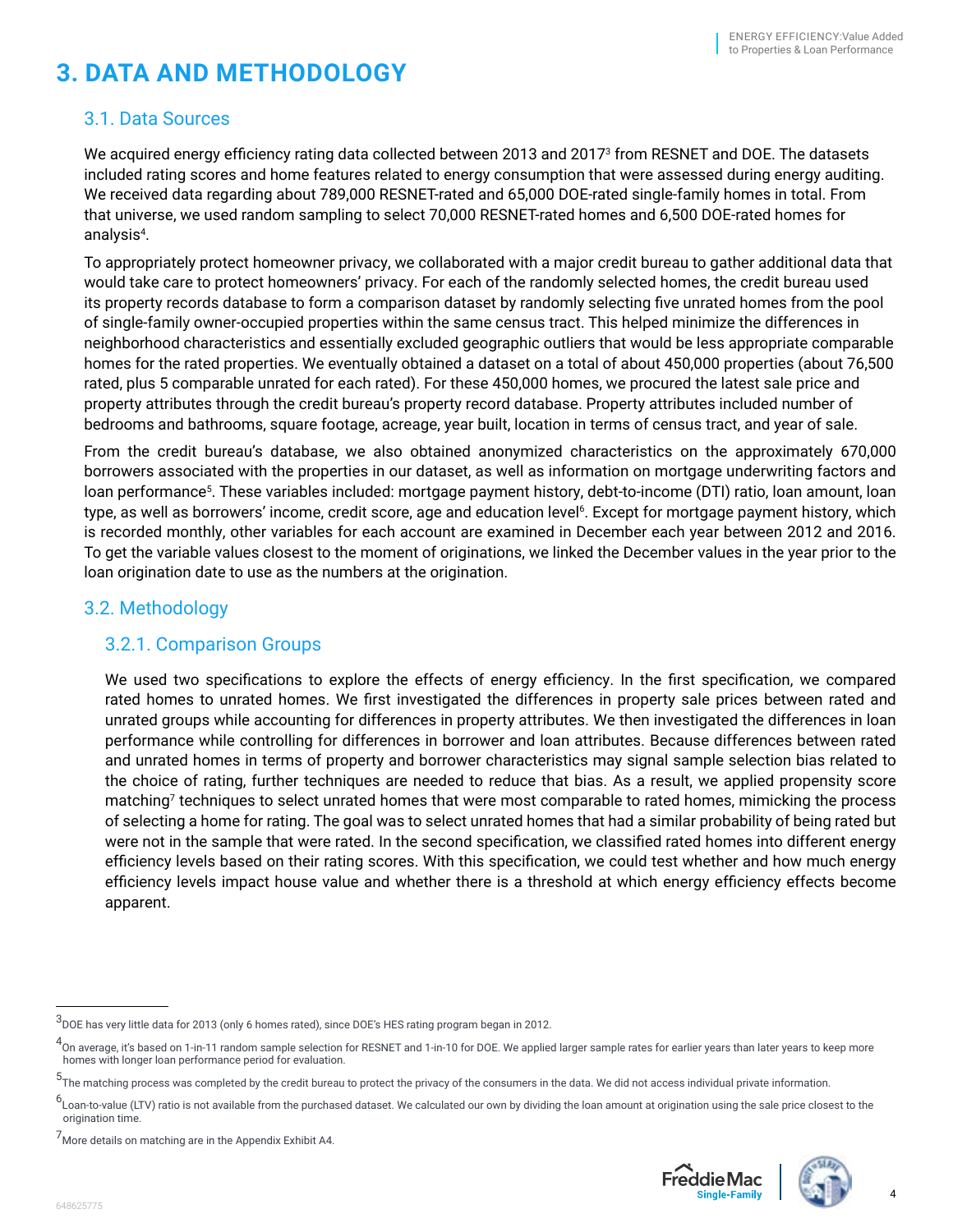#### <span id="page-6-0"></span>3.2.2. Model Specifications and Variables

To assess the value of energy efficiency added to home sale price, we used a standard hedonic model to compare the sale prices of rated and unrated homes, as well as of more energy-efficient homes and less energy-efficient homes. In the hedonic model, the house price is explained by a set of property and neighborhood characteristics. Energy efficiency is an element in the property attribute set and contributes to the explanation of the house price. Our hedonic model specification is:

$$
\ln P_{ijt} = c + \alpha E_{ijt} + \beta X_{ijt} + \sigma_t + \delta_j + \varepsilon_{ijt} \quad (1).
$$

 $P_{irt}$  is the price of house *i* in census tract j sold in year-quarter t;  $E_{itr}$  is the energy efficiency variable (can be dummy variables indicating rated or not, or continuous energy efficiency rating scores, or a set of discrete rating level dummies to indicate different efficiency levels);  $X_{ijt}$  is a set of property characteristics;  $\delta_j$  is census tract fixed effect to capture neighborhood characteristics;  $\sigma_t$  is year by quarter fixed effect to capture year and seasonal effects in the housing market.

To assess the loan performance associated with energy efficient homes, we used a default risk model to compare the delinguency rate between rated and unrated homes, as well as between more energy efficient and less energy efficient homes. In the default risk model, the delinquency is explained by a set of mortgage origination factors associated with the borrower and loan. Particularly, we compared the probabilities of owners of rated homes against unrated homes (or more energy efficient homes against less energy efficient homes) becoming ever 90day late on their payments (ever 90-day delinquent), while controlling for other factors that could affect delinquency. The default risk model is written in the form of logistic regression:

$$
logit (D_{ijt} = 1) = c + \alpha E_{ijt} + \beta X_{ijt} + \sigma_t + \delta_j + \varepsilon_{ijt} \quad (2)
$$

 $D_{ijt}$  is the outcome variable of mortgage *i* in state *j* originated in year t; like model specification (1),  $E_{ijt}$  is energy efficiency variable with the same option as for specification (1);  $X_{ijt}$  is a set of explanatory variables related to mortgage termination, including mortgage underwriting variables such as the borrower's FICO score, income, loanto-value ratio (LTV), DTI, loan characteristics (such as loan amount and term), as well as census tract income. o, represents vintage fixed effects capturing the differences in the origination year of loans.  $\delta_i$  is fixed effects at the state level to make comparisons of the rated and unrated homes within the state.

## **4. RATING SYSTEMS AND THEIR CONSUMERS**

Before conducting the regression analysis, we studied the homeowners behind the demand of energy efficiency ratings and compared them with the general population. Exhibit 4 shows that about 85% of RESNET-rated homes were sold after they were rated, while no sales were observed for about 80%8 of DOE-rated homes after their ratings and before the end of our study period (May 1, 2018). Accordingly, the typical consumers were new homebuyers in the RESNET sample and existing homeowners in the DOE sample. This could also signal the original purpose of rating: either a marketing tactic to differentiate home features and drive higher sale prices (likely the RESNET sample) or a technique purely for energy use information and understanding potential energy efficiency improvements (likely the DOE sample).

The remainder of Section 4 focuses on studying these major segments of consumers (blue bar for RESNET and green bar for DOE in Exhibit 4) in each rating sample.

<sup>8</sup> This is not unreasonable, given that existing home sales are about 6% annually. Assuming DOE homes are rated either all in 2013 or all in 2017, simple math tells us that there will roughly be 36% or 12% of them sold by 2018. The sales rate of 20% observed in our data falls reasonably in the range of 12%-36%, when DOE homes are rated over the years between 2013 and 2017.



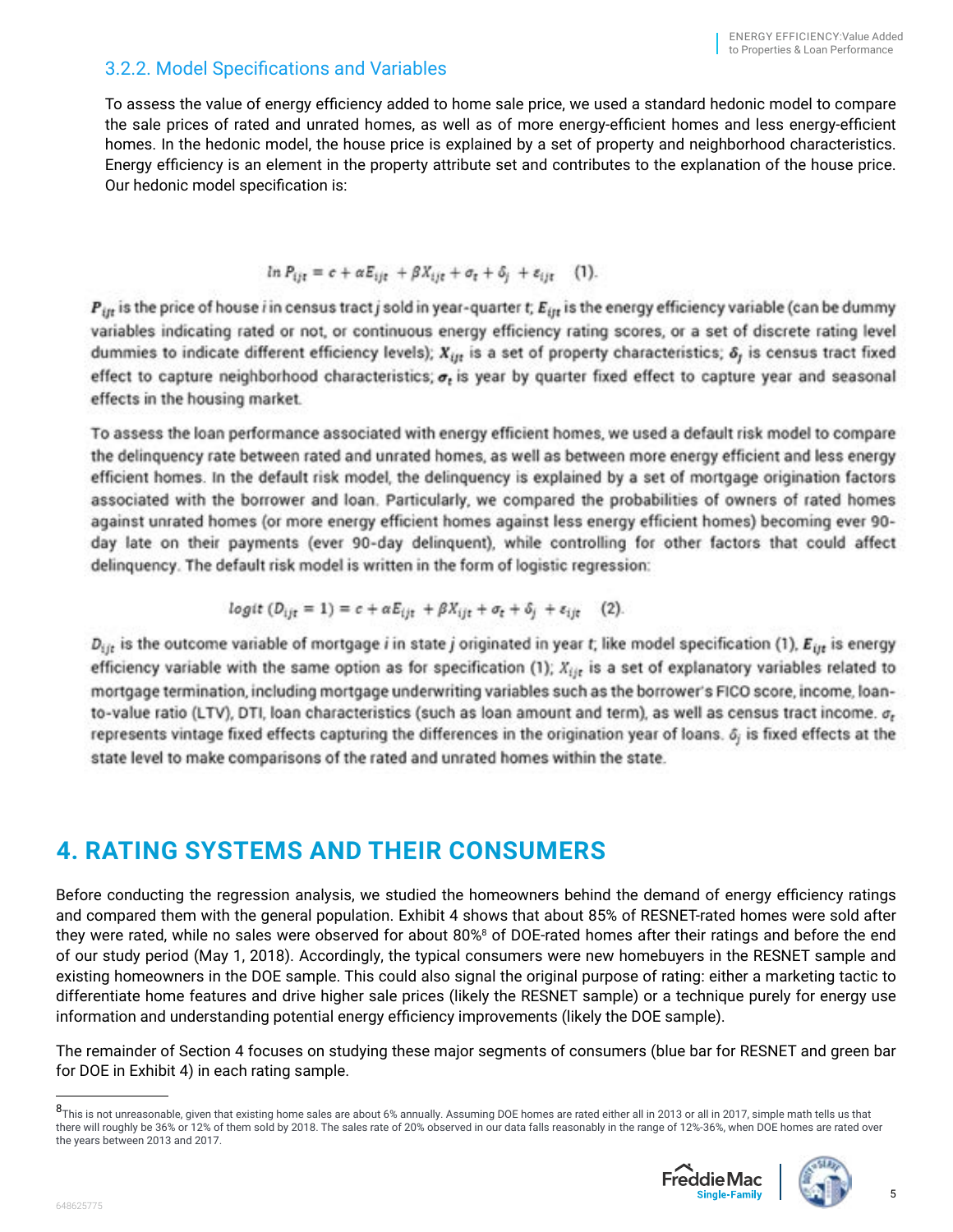<span id="page-7-0"></span>Exhibit 4. Share of homes with or without observed sales after rating



**Note:** Rating date and sale date are used for identifying this temporal relationship. Homes with missing rating date or sale date are excluded. Homes were rated between 2013 and 2017.

#### 4.1. Income Distribution of Homeowners of New and Existing Energy Efficiency-rated Homes

Due to the different geographic concentrations of RESNET- versus DOE-rated homes, for ease of comparison, homeowner incomes were converted into relative income by dividing them with area median income (AMI) at the county level. We did not see a large difference in the relative income distributions between RESNET- and DOE-rated homes; more than 40% of the homeowners earned 

more than 120% AMI and the rest were distributed in lower income buckets (Exhibit 5). Interestingly, the income distributions for both RESNET- and DOE-rated homes both showed fewer high-income households (>120% AMI) and more very low-income households (≤50% AMI) compared to the general mortgage origination market, using the 2016 Home Mortgage Disclosure Act (HMDA) data.



Exhibit 5. Homeowners' relative income



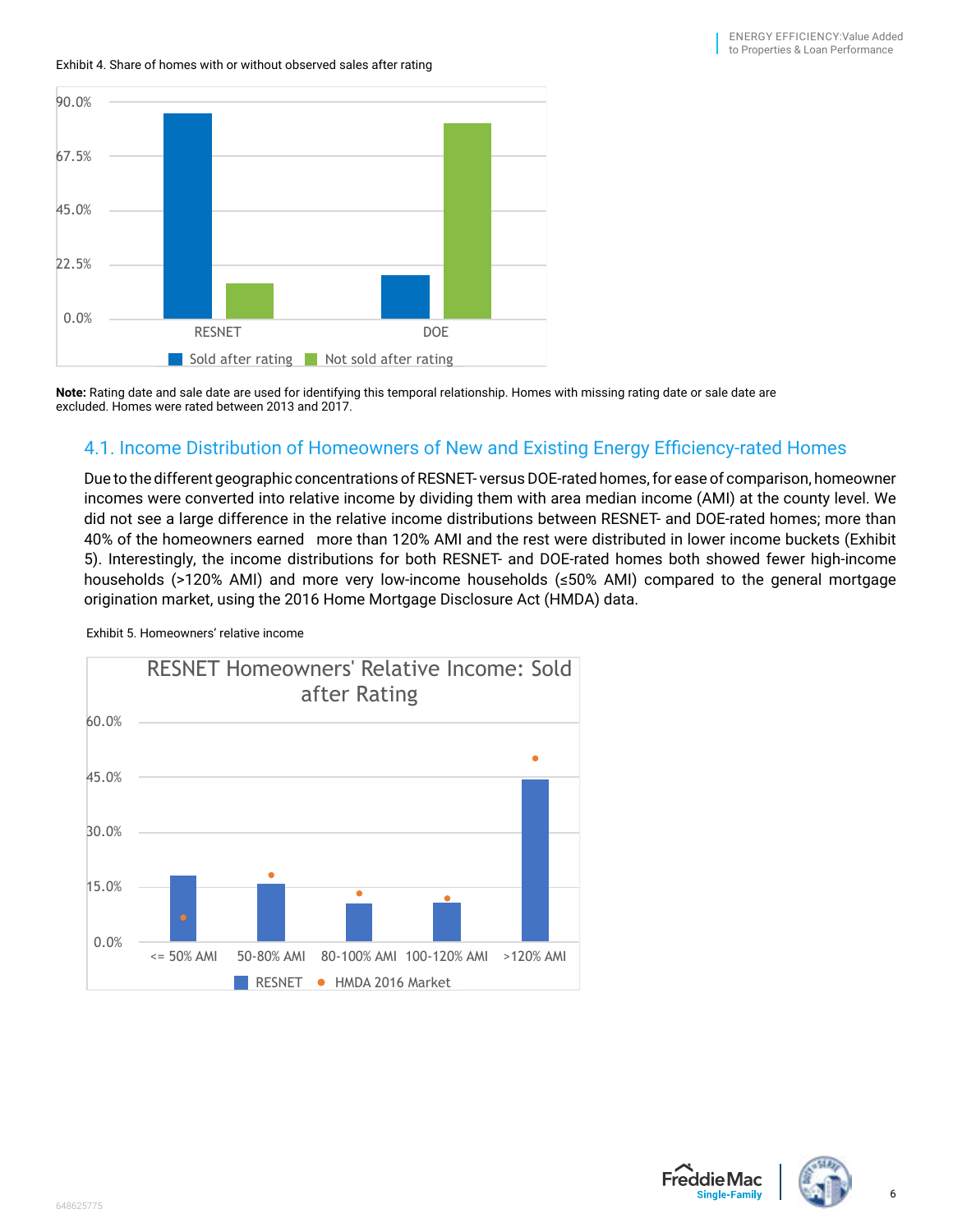<span id="page-8-0"></span>

**Note:** Household income is shown relative to the area median income at the county level. Homes were rated between 2013 and 2017. "RESNET" refers to RESNET-rated homes that were sold after rating. "DOE" refers to DOE-rated homes that were not sold after rating (no sale transactions observed before May 1,2018). "HMDA 2016 Market" refers to HMDA 2016 owner-occupied single-family and manufactured housing originations and purchases, excluding redundant loans.

#### 4.2. Age Distribution of Homeowners of New and Existing Energy Efficiency-rated Homes

Compared to their corresponding benchmark populations, RESNET-rated homes are slightly more likely to be owned by Generation Xers (36-54 years old as of 2016)° and fewer Millennials (19-35 years old as of 2016). DOE-rated households, on the other hand, decisively skew older; Generation Xers and Baby Boomers plus earlier generations (those at age 55 or over as of 2016; identified as "Seniors" through the rest of the paper) are overrepresented relative to the general population, at the expense of Millennials (Exhibit 6).



Exhibit 6. Homeowners' age

<sup>9</sup> There are small variations in generation definitions in different studies. Our definitions of generations are close to those in Urban Institute *[\(https://www.urban.org/sites/](https://www.urban.org/sites/default/files/publication/98729/millennial_homeownership.pdf) [default/files/publication/98729/millennial\\_homeownership.pdf](https://www.urban.org/sites/default/files/publication/98729/millennial_homeownership.pdf))*. Millennials are born between 1981 and 1997; Generation Xers are born between 1962 and 1980 (1965-1980 in Urban Institute study). Further, we define all those born in and before 1961 as the Senior.



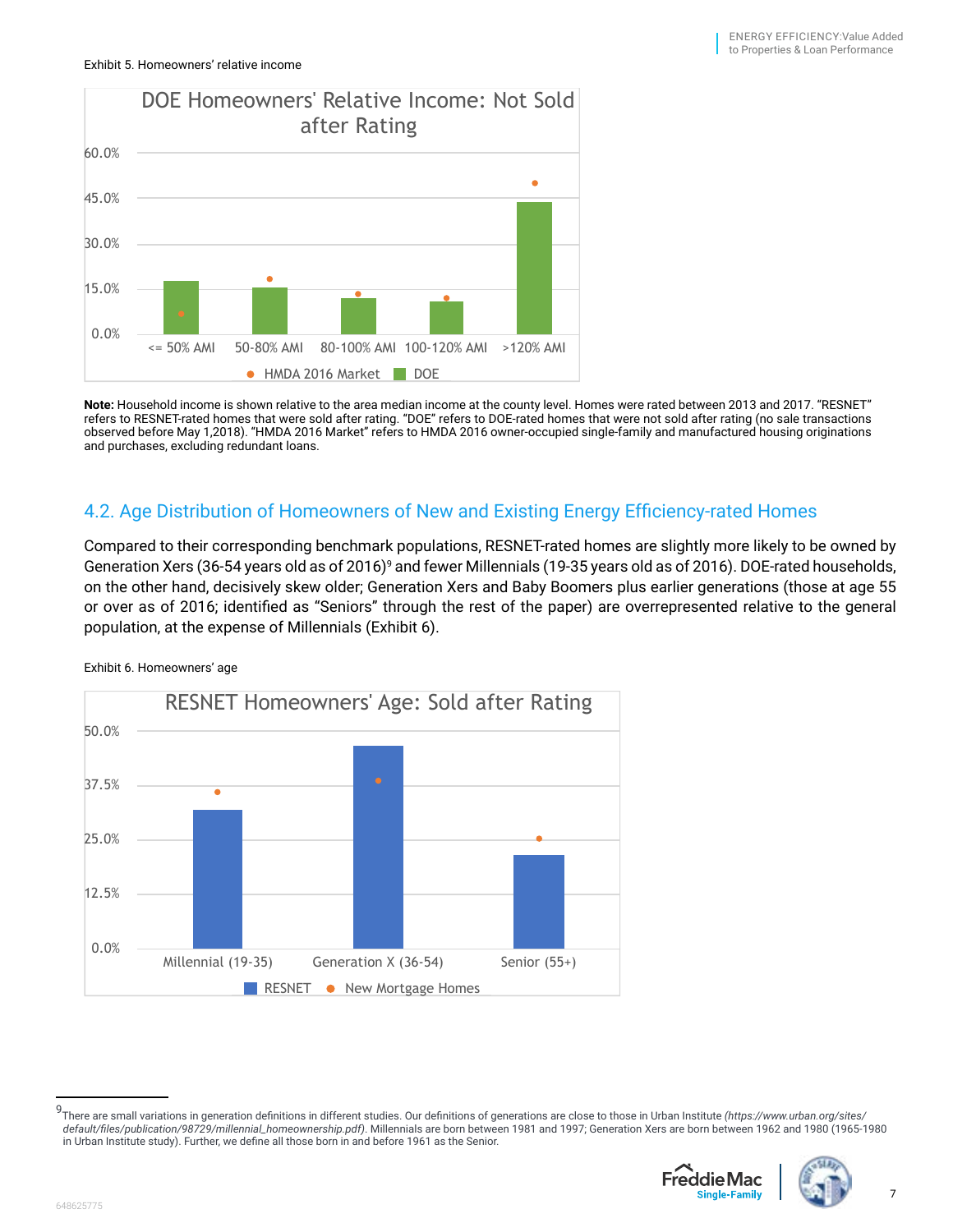<span id="page-9-0"></span>

**Note:** Ages in brackets were as of 2016. Homes were rated between 2013 and 2017. "RESNET" refers to RESNET-rated homes that were sold after rating. "DOE" refers to DOE-rated homes that were not immediately sold after rating (no sale transactions observed before May 1,2018). "New Mortgage Homes" and "Existing Mortgage Homes" refer to anonymized individual credit bureau data from September 2016; the former is where there was no mortgage in 2012 but one in 2016 and the latter is where there was a mortgage in both years.

#### 4.3. Education Levels of Homeowners of New and Existing Energy Efficiency-rated Homes

For both RESNET-rated and DOE-rated homes, about 50% of owners have a least a bachelor's degree. These percentages are higher than their corresponding benchmarks (35% for RESNET and 23% for DOE, as shown in Exhibit 7).



Exhibit 7. Homeowners' education levels



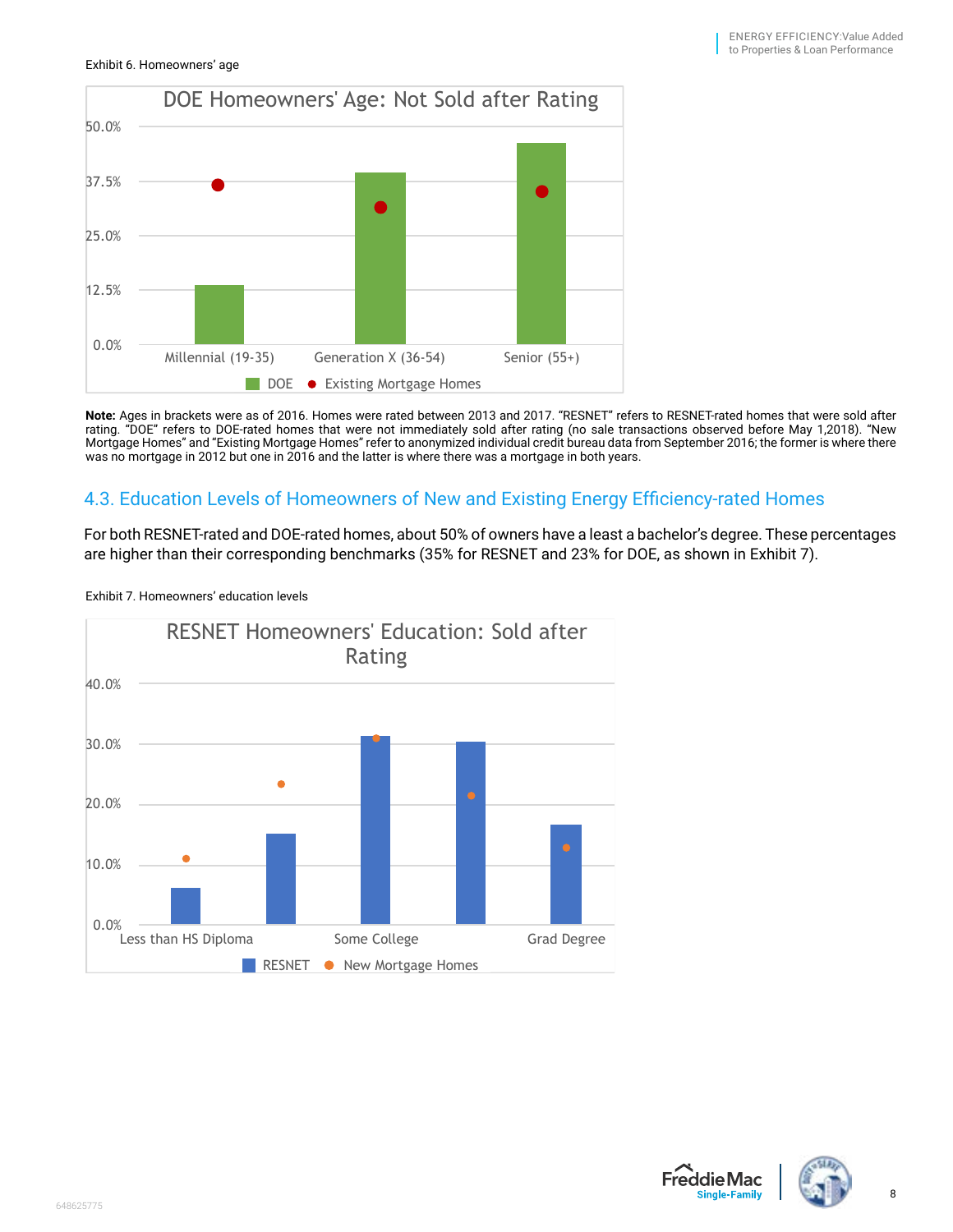<span id="page-10-0"></span>

**Note:** Homes were rated between 2013 and 2017. "RESNET" refers to RESNET-rated homes that were sold after rating. "DOE" refers to DOE-rated homes that were not immediately sold after rating (no sale transactions observed before May 1,2018). "New Mortgage Homes" and "Existing Mortgage Homes" refer to anonymized individual credit bureau data from September 2016; the former is where there was no mortgage in 2012 but one in 2016 and the latter is where there was a mortgage in both years.

## **5. NEW HOMES (RESNET SAMPLE)**

Sections 5 and 6 convey our analysis of new homes and existing homes separately. The new home study relied on the RESNET-rated sample while the existing home study relied on the DOE-rated sample. Also, from section 4, we know that RESNET data is more appropriate for analyzing the impact of energy efficiency on sale price and loan performance because of the prevalence of sale transactions. DOE data, on the other hand, is more useful for understanding existing homes and their owners who request ratings to inform themselves about the potentiality for energy efficiency improvements or retrofits.

#### 5.1. Property Valuation Analysis

#### 5.1.1 Summary Statistics

Descriptive analysis showed that the characteristics of RESNET-rated homes were different from those of unrated homes. Exhibit 8 shows the average house characteristics for unrated and RESNET-rated homes. Compared to unrated homes, RESNET-rated homes were sold for higher prices on average. At the same time, rated homes were larger and newer. Among all RESNET-rated homes, better-rated homes (higher quartiles) were sold for higher prices partially related to their larger sizes. We needed to account for these differences to discover the difference energy efficiency made in sale prices.

|                        |                |             | Higher quantiles indicate better energy efficiency rating |                   |            |            |
|------------------------|----------------|-------------|-----------------------------------------------------------|-------------------|------------|------------|
|                        | <b>Unrated</b> | <b>RBET</b> | Quartile 1                                                | <b>Ouartile 2</b> | Quartile 3 | Quartile 4 |
| <b>HERShoex-RESNET</b> |                | 62.7        | 72.5                                                      | 65.0              | 60.1       | 53.0       |
| Price                  | 263.304        | 320,092     | 252,617                                                   | 306.224           | 352,300    | 371,522    |
| Square feet            | 2354           | 2,674       | 2.289                                                     | 2,662             | 2.859      | 2,909      |
| Acres                  | 0.4            | 0.3         | 0.2                                                       | 0.2               | 0.3        | 0.3        |
| Year built             | 1996           | 2013        | 2013                                                      | 2014              | 2014       | 2013       |
| Year sold              | 2011           | 2015        | 2015                                                      | 2015              | 2015       | 2015       |
| Age (at sale)          | 142            | 11          | 1.4                                                       | 0.9               | 0.9        | 1.1        |
| New (at sale)          | 18%            | 51%         | 49%                                                       | 51%               | 52%        | 53%        |
| Number of bedrooms     | 35             | 37          | 3.5                                                       | 38                | 38         | 3B         |
| Number of bathrooms    | 26             | 29          | 26                                                        | 28                | 29         | 3.1        |
| Energy use (mbtulyr)   |                | 87.5        | 76.3                                                      | 85.0              | 91.9       | 97.1       |
| Energy cost(\$/yr)     |                | 1,732       | 1,802                                                     | 1,731             | 1.731      | 1,664      |
| Number of observations | 306,387        | 51,301      | 12,979                                                    | 13,185            | 12,184     | 12.953     |

Exhibit 8. Average house characteristics for unrated and RESNET-rated

**Note:** RESNET-rated homes were rated between 2013 and 2017, and unrated homes were selected from nearby neighborhoods. Quartiles were constructed based the value of 100-HERSIndex, and each quartile contains about one fourth of all RESNET-rated homes in the sample.



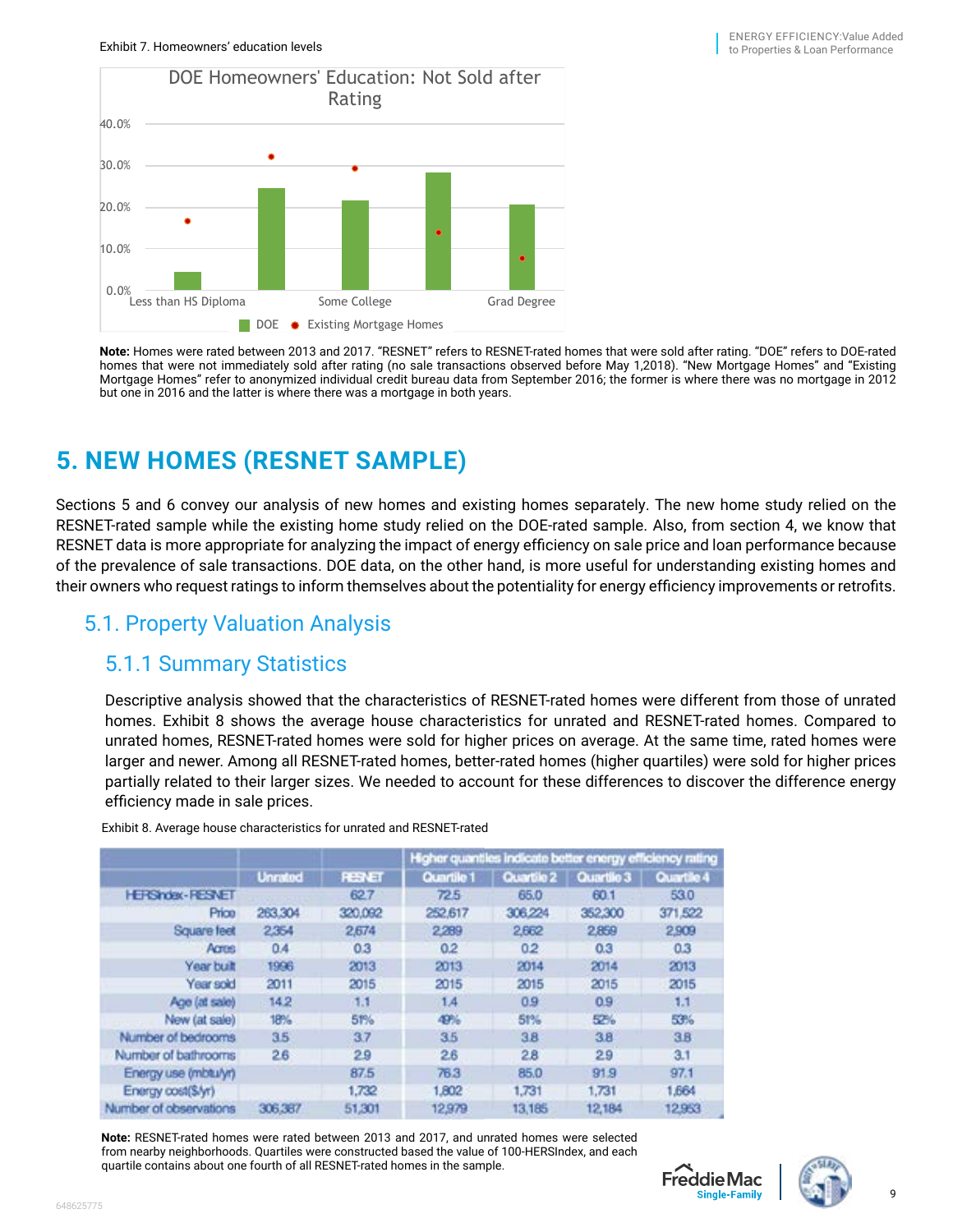## <span id="page-11-0"></span>5.1.2. Regression Analysis

To measure the relationship between house prices and RESNET rating, we first compared rated homes to unrated homes, controlling for property attributes and neighborhood differences. In Exhibit 9, columns 1 and 3 used the unmatched sample as native comparisons to our preferred results in columns 2 and 4 using the matched sample.

After accounting for property characteristics in the price regression analysis, we found RESNET-rated homes were sold for 4.3% more when all unrated homes were used and 2.7% more when more comparable unrated homes were used in the matched sample (Columns 1 and 2 in Exhibit 9). When grouping rated homes into four energy efficiency quartile levels, we found that homes in the first quartile (least energy efficient group with an average HERS Index of 72.5) did not sell for a statistically different price than unrated homes (Column 4 in Exhibit 9). However, as the energy efficiency level rises in each quartile, sale prices also rise (2.6-4.4%) relative to comparable unrated homes. This indicates a threshold (at least Quartile 2 rating) for the market value of energy efficiency to be realized. It also shows the importance of matching, since the estimates in Column 3 are over-estimated for most quartiles without using matched samples.

The price premium associated with RESNET-rated homes can be interpreted in several ways. First, being RESNETrated may reflect high energy efficiency because more than 90% of RESNET homes in our sample had a score less than 85 (which also qualifies them for ENERGY STAR® certification). In other words, being RESNET-rated is overall a good proxy for energy efficiency. Second, because RESNET ratings typically are requested by builders, those builders may highlight the ratings when marketing the properties to differentiate those homes from other properties and achieve a pricing premium as a result. Third, in addition to the value added by the energy efficient features of RESNET-rated homes, the simple fact that the homes were rated could signal added value to the homebuyers.

To tease out the signaling effect, we repeated our regression analysis using only RESNET-rated homes. If there are signaling effects, then all RESNET homes would reflect them and could be cancelled out when comparing rated homes with each other. If we further assume similar marketing effectiveness among rated homes at different energy efficiency levels, then the RESNET-only sample is closer to capturing the price premium that is only associated with energy efficiency. Comparing homes in the higher quartiles to those in Quartile 1, we again found 3-5% higher sale prices associated with homes of higher energy efficiency levels, as shown in Column 6 of Exhibit 9.

|                             |             | <b>Rated vs. Unrated</b> |             | <b>RESNET only</b> |            |               |
|-----------------------------|-------------|--------------------------|-------------|--------------------|------------|---------------|
| <b>Variables</b>            | (1)         | 冈                        | $^{(3)}$    | (4)                | (5)        | (6)           |
| Dependent: log(price)       | All unrated | Matched (n=1)            | All unrated | Matched (n=1)      | Score      | Score buckets |
| <b>PESNET-rated (Yes=1)</b> | $0.043***$  | $0.027***$               |             |                    |            |               |
|                             | (0.003)     | (0.004)                  |             |                    |            |               |
| Quartile 1                  |             |                          | $0.035***$  | 0.008              |            |               |
|                             |             |                          | (0.004)     | (0.005)            |            |               |
| Quartile 2                  |             |                          | $0.050***$  | $0.026***$         |            | $0.030***$    |
|                             |             |                          | (0.004)     | (0.005)            |            | (0.005)       |
| Quartile 3                  |             |                          | $0.051***$  | $0.034***$         |            | 0.044         |
|                             |             |                          | (0.004)     | (0.005)            |            | (0.007)       |
| Quartile 4                  |             |                          | $0.035***$  | 0.044              |            | 0.052         |
|                             |             |                          | (0.006)     | (0.007)            |            | (0.010)       |
| 100 HERS Index              |             |                          |             |                    | $0.002***$ |               |
|                             |             |                          |             |                    | (0.001)    |               |
| Observations                | 312,222     | 72,464                   | 312,222     | 72,464             | 45,028     | 45,028        |
| Adjusted R-squared          | 0.690       | 0.652                    | 0.690       | 0.652              | 0.697      | 0.697         |

Exhibit 9. Regression estimation results for the effect of energy efficiency on sale prices

**Note:** Columns 1 and 3 include all unrated homes in our sample, and columns 2 and 4 restrict the unrated homes to the nearest matched homes based on propensity scores. Control variables include square footage, acres, age of the property at sale and its square term, as well as census tract and year-quarter fixed effects. Robust standard errors in parentheses. \*\*\* p<0.01, \*\* p<0.05, \* p<0.1



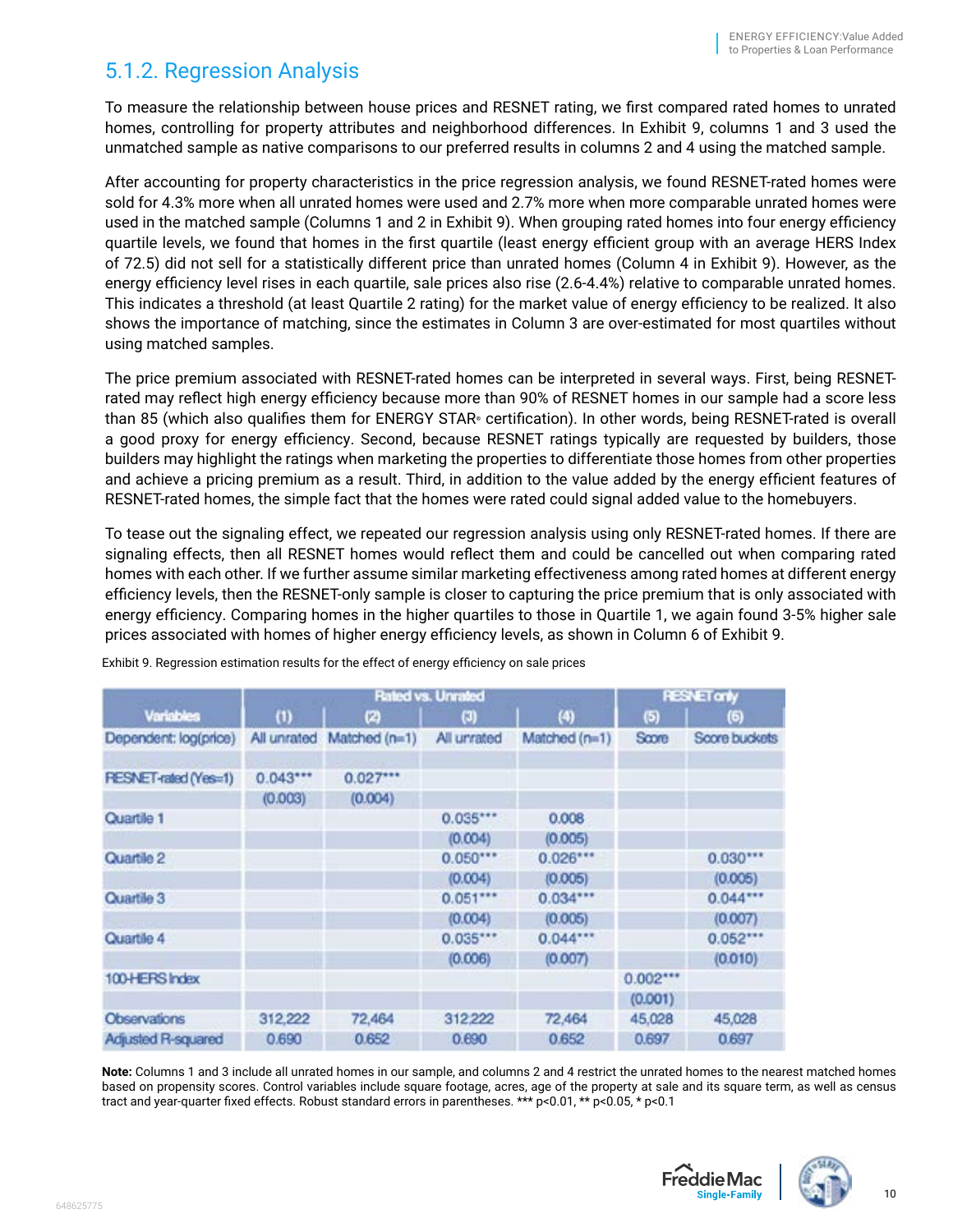#### <span id="page-12-0"></span>5.2. Loan Performance Analysis

#### 5.2.1. Summary Statistics

From an underwriting perspective, there are notable differences between rated and unrated homes<sup>10</sup>. Exhibit 10 shows that RESNET-rated homes have lower delinquency rates than unrated homes, both in terms of becoming ever 60 days and ever 90 days delinquent. Among rated homes, some trends in the changes of loan factors are evident at different levels of energy efficiency. Better-rated homes (higher quartiles) had lower delinquency rates. At the same time, better-rated homes also had better profiles in general: owners with higher average credit scores (FICO), lower LTV ratios at origination, higher origination unpaid principal balances (UPB), higher owner incomes, and higher neighborhood incomes at the census tract level.

|                              |                |               |              |            | Higher quartiles indicate better energy efficiency rating |            |
|------------------------------|----------------|---------------|--------------|------------|-----------------------------------------------------------|------------|
|                              | <b>Unrated</b> | <b>RESNET</b> | Quartile 1   | Quartile 2 | Quartile 3                                                | Quartile 4 |
| Ever D60                     | 3.6%           | 31%           | 4,4%         | 33%        | 25%                                                       | 24%        |
| Ever D90                     | 25%            | 23%           | 3.3%         | 24%        | 1.9%                                                      | 1.7%       |
| Credit scores (FICO)         | 734            | 741           | 730          | 737        | 748                                                       | 753        |
| Government loan              | 40.3%          | 35.4%         | 47.2%        | 37.3%      | <b>28.6%</b>                                              | 25.7%      |
| Loan-to-value at origination | 86.0%          | 86.0%         | <b>BB.6%</b> | 86.6%      | 84.7%                                                     | 83.5%      |
| Debt-to-income               | 28.7%          | 28.1%         | 27.9%        | 28.5%      | 28.0%                                                     | 28.2%      |
| Borrowers' age               | 41.33          | 41.68         | 41.69        | 41.4       | 41.63                                                     | 41.71      |
| UPB at origination           | 261,432        | 275,398       | 217,063      | 260,484    | 298,727                                                   | 317,933    |
| Income(self reported)        | 87,684         | 89,912        | 80.563       | 88,142     | 94,287                                                    | 96,255     |
| AMI (area median income)     | 75,677         | 76,843        | 72,770       | 74,843     | 78,399                                                    | 81,611     |
| Ratio of income to AMI       | 117%           | 119%          | 112%         | 119%       | 122%                                                      | 120%       |
| <b>Tract income</b>          | 98,878         | 97,223        | 86,082       | 96,665     | 103,622                                                   | 103,010    |
| Number of observations       | 18,541         | 28,065        | 8.441        | 8,602      | 7,644                                                     | 7,706      |

Exhibit 10. Average borrower and loan characteristics for unrated and RESNET-rated homes

**Note:** Sample size presented in this exhibit is smaller than in Exhibit 8 because the loan performance dataset in this exhibit is a subset of the property dataset in Exhibit 8. All homes were restricted to those with primary mortgage accounts, with at least two years of loan performance, and originated after January 2013 and before August 2016. Unrated homes were further restricted to those built after 2013. Quartiles were constructed by 100-HERS Index.

## 5.2.2. Regression Results for Default Risk

In our analysis of the default risk, when underwriting factors were accounted for, however, we did not find the loan performance of RESNET-rated homes to be different from unrated homes (Columns 1 and 2 in Exhibit 11). Also, better scores did not translate to better loan performance among rated homes (Columns 3-6 in Exhibit 11). A few possible reasons might explain the absence of the effect of energy efficiency on loan performance. First, our analysis period has low levels of overall delinquency. The small number of delinquent events in the dataset may not be enough for drawing statistical conclusions. Second, the savings on energy bills may be too small to resolve difficulties in mortgage repayment. Extra disposable income could put households at a better financial condition; however, the degree of relief may not be enough to cancel out financial shocks caused by traumatic events such as a major illness, income reduction or unemployment, divorce or death of a spouse. Third, savings on energy bills may have been used instead for purposes besides mortgage payments, such as paying off other types of debts (credit cards, for example) or purchasing items not previously included in the household budget. Consumers are different in prioritizing the types of debts they have, as well as positioning non-debt related consumptions over debts.

<sup>10</sup>The unrated homes used for loan performance analysis were selected by the year built (after 2013) rather than the propensity matching process. Together with other restrictions imposed on mortgage data (see note related to Exhibit 12), this returns a sample of unrated homes smaller than the RESNET-rated home sample, which is not appropriate for applying the propensity matching method.



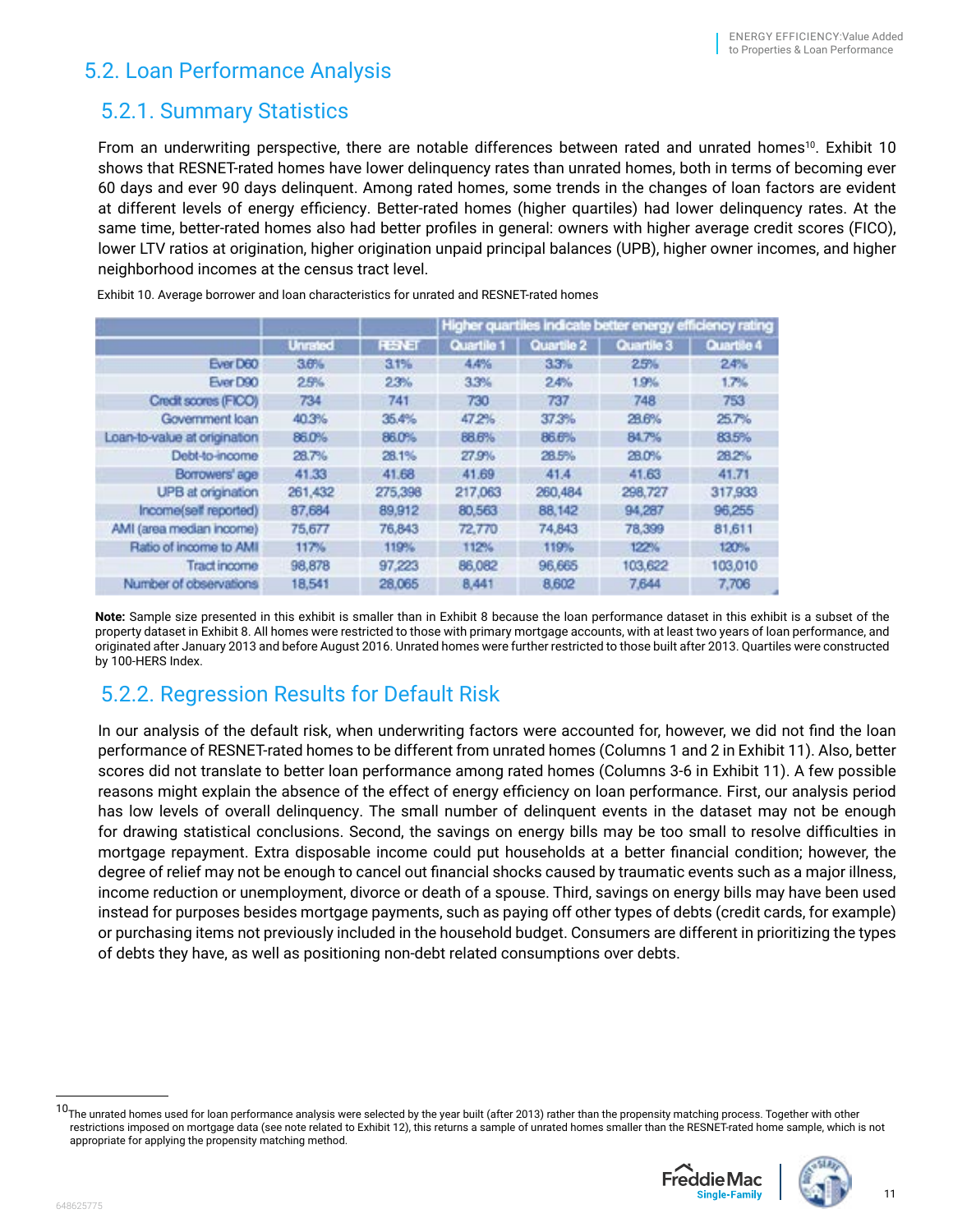#### <span id="page-13-0"></span>Exhibit 11. Logistic regression results for the effect of energy efficiency on delinquency

| <b>Variables</b>            |          | Rated vs. Unrated | <b>RESNET only</b> |          |          |                           |
|-----------------------------|----------|-------------------|--------------------|----------|----------|---------------------------|
| Dependent: D90(Yes¤1)       | ω        | (2)               | Ø)                 | (4)      | 何        | (6)                       |
|                             | All      | Conventional      | AL.                | AL.      |          | Conventional Conventional |
| <b>RESNET-rated (Yes=1)</b> | $-0.034$ | $-0.049$          |                    |          |          |                           |
|                             | (0.070)  | (0.167)           |                    |          |          |                           |
| Quartile 2                  |          |                   |                    | 0.085    |          | $-0.683$                  |
|                             |          |                   |                    | (0.117)  |          | (0.310)                   |
| Quartile 3                  |          |                   |                    | $-0.009$ |          | $-0.537$                  |
|                             |          |                   |                    | (0.144)  |          | (0.337)                   |
| Quartile 4                  |          |                   |                    | $-0.057$ |          | $-0.398$                  |
|                             |          |                   |                    | (0.163)  |          | (0.360)                   |
| 100-HERS Index              |          |                   | $-0.004$           |          | $-0.018$ |                           |
|                             |          |                   | (0.007)            |          | (0.018)  |                           |
| Observations                | 46,035   | 27,711            | 27,715             | 27,715   | 15,382   | 15,382                    |
| Pseudo R-squared            | 0.256    | 0.294             | 0.265              | 0.266    | 0.303    | 0.306                     |

**Note:** Control variables included buckets of FICO, LTV, DTI, relative income, unpaid principle balance, loan term, as well as census tract income, vintage fixed effects, and state fixed effects. The loan performance dataset is a subset of the property dataset. All homes were restricted to those with primary mortgage accounts, with at least two years of loan performance, and originated after January 2013 and before August 2016. Quartiles were constructed by 100-HERS Index. Standard errors in parentheses. \*\*\* p<0.01, \*\* p<0.05, \* p<0.1.

## 5.2.3. Loans in High Debt-to-income (DTI) Bucket

Because of our focus on access to credit, we also looked at how potential energy savings impact delinquency rates for loans with different DTI buckets. Based on both summary statistics and the regression analysis, RESNET-rated homes have a lower delinquency rate than unrated homes in the highest DTI bucket (45% and above).

Exhibit 12 presents the average values of an ever 60-day delinquency rate for conventional loans by LTV and DTI buckets. The top panel represents RESNET-rated homes and the bottom panel shows the unrated homes. As expected, within each group, higher DTI or higher LTV was associated with higher delinquency rates. Comparing rated and unrated homes, the average values of delinquency rate at more than 45% DTI buckets were smaller for RESNET-rated homes than for unrated homes (Exhibit A5 in the Appendix presents a similar pattern for the ever 90-day delinquency rate and Exhibit A6 presents the loan counts by DTI and LTV buckets).

We next test statistically whether the impact of energy efficiency on loan performance matter differently for homes at different DTI levels. To do this, we included interaction terms between the existence of an energy efficiency rating (rating dummy variable) and DTI buckets. After we controlled for other differences in underwriting between the rated and unrated homes, the reduced delinquency associated with energy efficiency ratings in the high DTI buckets remained. Exhibit 13 presents estimates derived from a linear probability model, and this model was chosen over a logit model (in Exhibit 11) for easier calculation and interpretation on estimates of the interaction terms. Estimates in Exhibit 13 are the sum of coefficients of RESNET-rated dummy and coefficients of interaction terms (rating dummy \* DTI buckets). By reviewing the ever 60-day delinquency model results for conventional loans in the third column, we observed the estimate indicates the delinquency rate for RESNET-rated homes was 170 basis points lower than for unrated homes in the above-45% DTI bucket. These differences are also statistically significant in ever 60-day and ever 90-day delinquency models for all loans (government and conventional loans).



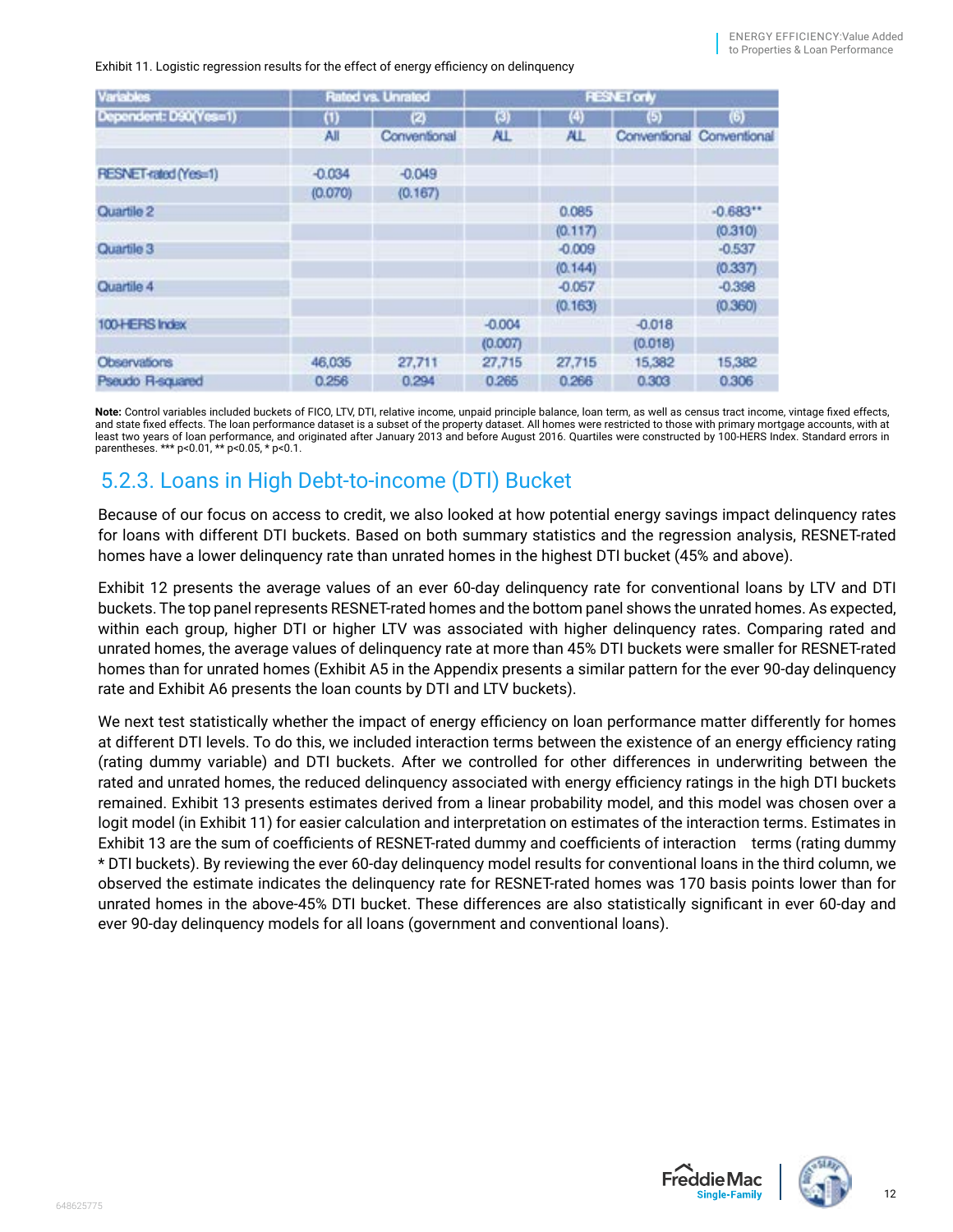<span id="page-14-0"></span>Exhibit 12. Ever 60-day delinquency rate for conventional loans by LTV and DTI buckets

#### **RESNET - Ever D60 - Conventional Grid**

| <b>DTI Buckets</b> | 80% and<br><b>Under</b> | Above 80%<br>to 95% | Above 95% | Total |  |
|--------------------|-------------------------|---------------------|-----------|-------|--|
|                    |                         |                     |           |       |  |
| 0% under 30%       | 0.5%                    | 0.7%                | 23%       | 0.6%  |  |
| 30% under 45%      | 12%                     | 1.4%                | 24%       | 1.3%  |  |
| 45% and above      | 25%                     | 25%                 | 4.0%      | 26%   |  |
| Total              | 0.8%                    | 12%                 | 26%       | 1.0%  |  |

#### Non-RESNET - Ever D60 - Conventional Grid

| <b>DTI Buckets</b> | 80% and<br><b>Under</b> | Above 80%<br>to 95% | Above 95% | <b>Total</b> |
|--------------------|-------------------------|---------------------|-----------|--------------|
| 0% under 30%       | 0.6%                    | 0.9%                | 1.8%      | 0.7%         |
| 30% under 45%      | 10%                     | 13%                 | 26%       | 12%          |
| 45% and above      | 40%                     | 27%                 | 90%       | 4.2%         |
| <b>Total</b>       | 10%                     | 1.3%                | 31%       | 1.1%         |

**Note:** Data includes households with a first-lien mortgage reported in a major credit bureau data originated between January 2013 and September 2016 on houses built since 2013. Credit records with highly unusual values likely to result from reporting errors are excluded.

Exhibit 13. Derived estimates of differences in delinquency rates between RESNET-rated and unrated homes by DTI buckets

| <b>DTI Buckets</b> |          |          | D60-All   D90-All   D60-Conventional   D90-Conventional |          |
|--------------------|----------|----------|---------------------------------------------------------|----------|
| 30% under 45%      | 0.003    | 0.004    | 0.002                                                   | 0.003    |
| p-value            | 0.321    | 0.088    | 0.101                                                   | 0.027    |
| 45% and above      | $-0.018$ | $-0.006$ | $-0.017$                                                | $-0.006$ |
| p-value            | 0.011    | 0.079    | 0.004                                                   | 0.105    |

**Note:** Highlighted coefficients are significant at the 5% or 10% level. Control variables include buckets of FICO, LTV, DTI, relative income, UPB, loan term, as well as loan type, census tract income, vintage fixed effects, state fixed effects, and interactions terms of DTI buckets with dummy variable of rating. This table presents estimates derived from linear probability model. Specifically, coefficients of energy efficiency rating dummy + coefficients of (rating dummy \* DTI buckets). DTI<30% is omitted. Linear probability model was used for easier calculation and interpretation on estimates of the interaction terms.

## **6. EXISTING HOMES (DOE SAMPLE)**

#### 6.1. Summary Statistics for the Property Dataset

DOE-rated homes have average sale prices similar to unrated homes. However, DOE-rated homes are smaller and much older than the unrated homes (Exhibit 14). It is also important to note that the most recent year-of-sale for DOE-rated and unrated homes are very different. The average year of sale is 2005 for the DOE-rated group and 2011 for the unrated group. Given that rated homes in our sample are rated after 2013, this indicates homeowners requesting DOE ratings are not seeking a rating for purposes of an immediate sale after a rating but are interested in energy retrofits. Therefore, the DOE dataset may be less appropriate for sale price analysis given the absence of price information after rating. Furthermore, among all DOE-rated homes, more energy-efficient homes are less expensive, smaller, use less energy, and generate lower utility bills.



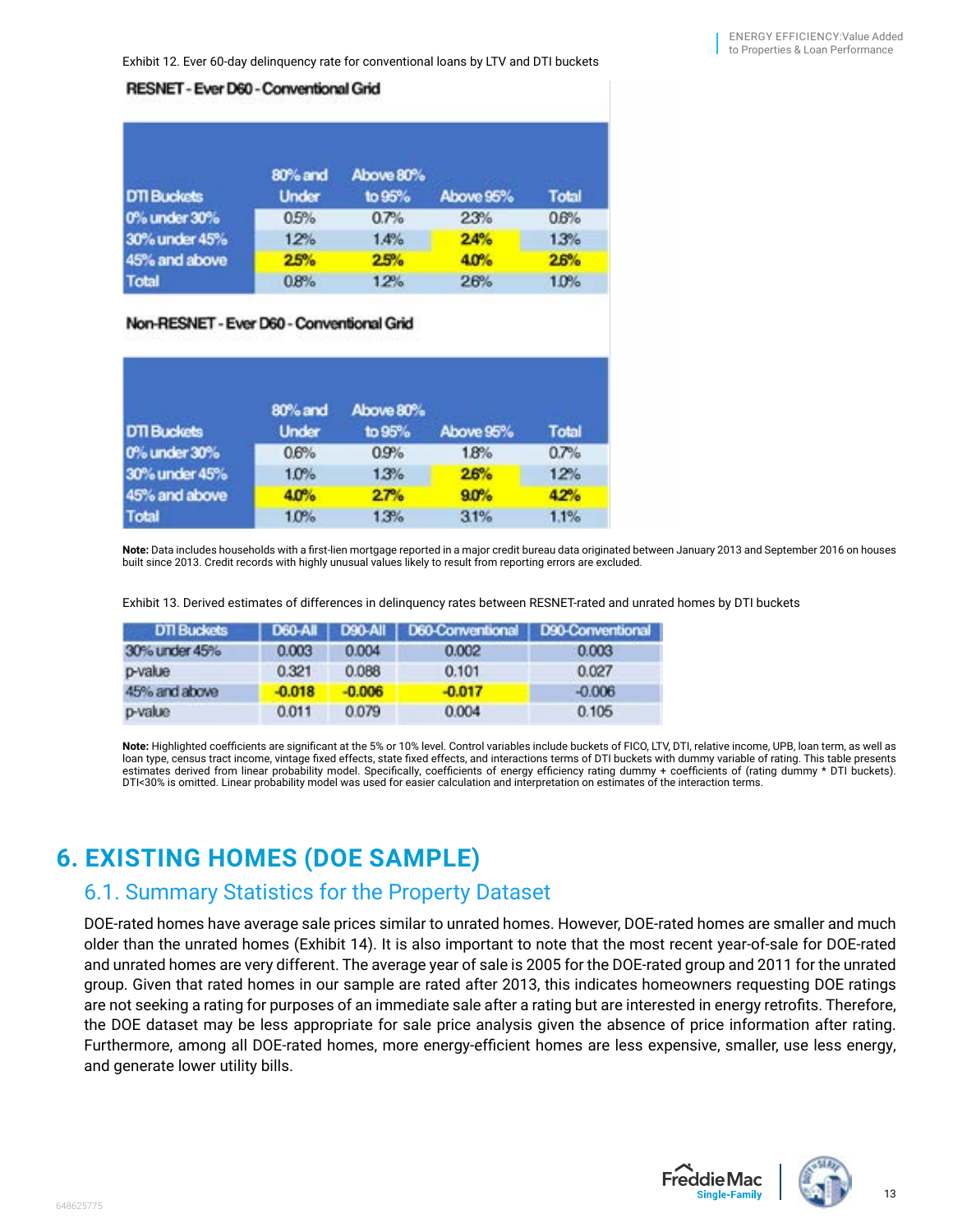<span id="page-15-0"></span>Exhibit 14. Average house characteristics for unrated and DOE-rated homes

|                        |                |              |            |                  |            | Higher quantiles indicate better energy efficiency rating |
|------------------------|----------------|--------------|------------|------------------|------------|-----------------------------------------------------------|
|                        | <b>Unrated</b> | <b>DOE</b>   | Quartile 1 | Quartile 2       | Quartile 3 | Quartile 4                                                |
| HEScore - DOE          |                | 5.0          | 2.0        | 4.5              | 6.0        | 7.9                                                       |
| Price                  | 263,304        | 263,987      | 315,052    | 270,053          | 244,236    | 221,440                                                   |
| Square feet            | 2,354          | 2,064        | 2,502      | 2,102            | 1,901      | 1,706                                                     |
| Acres                  | 0.4            | 0.6          | 0.9        | 0.7              | 0.5        | 0.4                                                       |
| Year built             | 1996           | 1970         | 1960       | 1971             | 1975       | 1977                                                      |
| Year sold              | 2011           | 2005         | 2004       | 2004             | 2005       | 2005                                                      |
| Age (at sale)          | 14.2           | 32.4         | 41.5       | 30.9             | 28.7       | 27.7                                                      |
| New (at sale)          | 18%            | $P_{\rm 10}$ | 5%         | 8%               | 8%         | 9%                                                        |
| Number of bedrooms     | 3.5            | 32           | 3.6        | 3.3 <sub>5</sub> | 3.1        | 2.9                                                       |
| Number of bathrooms    | 26             | 23           | 26         | 2.5              | 22         | 2.1                                                       |
| Energy use (mbtulyr)   |                | 1126         | 151.2      | 113.4            | 99.7       | 83.1                                                      |
| Energy cost(S/yr)      |                | 2,986        | 4,156      | 2,992            | 2,544      | 2.130                                                     |
| Number of observations | 306,387        | 4,852        | 1,324      | 1,364            | 710        | 1,454                                                     |

**Note:** DOE-rated homes were rated between 2014 and 2017, and unrated homes were selected from nearby neighborhoods. Quartiles were constructed based on the value of Home Energy Score (DOE), and each quartile contains about one fourth of all DOE-rated homes in the sample. Higher quartiles indicate better energy efficiency ratings.

## 6.2. Summary Statistics for the Loan Dataset

On average, compared to unrated homes, DOE-rated homes have higher delinquency rates, as shown in Exhibit 15. However, the consumers in DOE-rated homes also have mortgages with slightly higher LTVs and DTIs. This contrasts with the RESNET sample, where rated homes tend to show lower delinquency rates with less credit-favorable profiles. Furthermore, in the DOE-rated sample, a better energy efficiency rating was not associated with better loan performance, when looking only at the DOE-rated homes by energy efficiency quartiles. In contrast to the RESNET-rated sample, there is also little pattern in loan characteristics as the energy efficiency level changes, except for that loans on homes with better DOE ratings had lower DTI, comprise a higher percentage of government loans, and were in neighborhoods with lower incomes.

|                              |                |            |            |            |            | Higher quantiles indicate better energy efficiency rating |
|------------------------------|----------------|------------|------------|------------|------------|-----------------------------------------------------------|
|                              | <b>Unrated</b> | <b>DOE</b> | Quartile 1 | Quartile 2 | Quartile 3 | Quartile 4                                                |
| Ever D60                     | 24%            | 3.0%       | 20%        | 3.7%       | 2.6%       | 4.3%                                                      |
| Ever D90                     | 1.7%           | 1.7%       | 1.0%       | 26%        | 0.5%       | 29%                                                       |
| Credit scores (FICO)         | 743            | 748        | 748        | 750        | 748        | 745                                                       |
| Government loan              | 28.9%          | 26.1%      | 22.6%      | 24.6%      | 28.7%      | 29.3%                                                     |
| Loan-to-value at origination | 83.8%          | 84.1%      | 84.6%      | 85.6%      | 81.6%      | 84.6%                                                     |
| Debt-to-income               | 27.7%          | 28.0%      | 29.2%      | 27.9%      | 27.5%      | 27.4%                                                     |
| Borrowers' age               | 40.86          | 40.28      | 40.22      | 39.72      | 39.91      | 41.63                                                     |
| UPB at origination           | 256,816        | 246,672    | 288,962    | 261,869    | 206,938    | 221,172                                                   |
| Income(self reported)        | 91,119         | 90,593     | 92.425     | 91.964     | 86,011     | 92,695                                                    |
| AMI (area median income)     | 82,128         | 91,780     | 91,966     | 91,990     | 91,621     | 91,452                                                    |
| Ratio of income to AMI       | 112%           | 99%        | 101%       | 100%       | 93%        | 102%                                                      |
| <b>Tract income</b>          | 105,642        | 103,144    | 112,275    | 105,098    | 96,625     | 96,578                                                    |
| Number of observations       | 17,394         | 725        | 199        | 191        | 195        | 140                                                       |

Exhibit 15. Average borrower and loan characteristics for unrated and DOE-rated homes

**Note:** Sample size presented in this Exhibit are smaller than Exhibit 14, because the loan performance dataset in this Exhibit is a subset of the property dataset in Exhibit 14. All homes are restricted to homes with primary mortgage accounts, with at least two years of loan performances. Unrated homes are further restricted to those built after 2013. Quartiles are constructed by Home Energy Score. Higher quartiles indicate better energy efficiency rating.



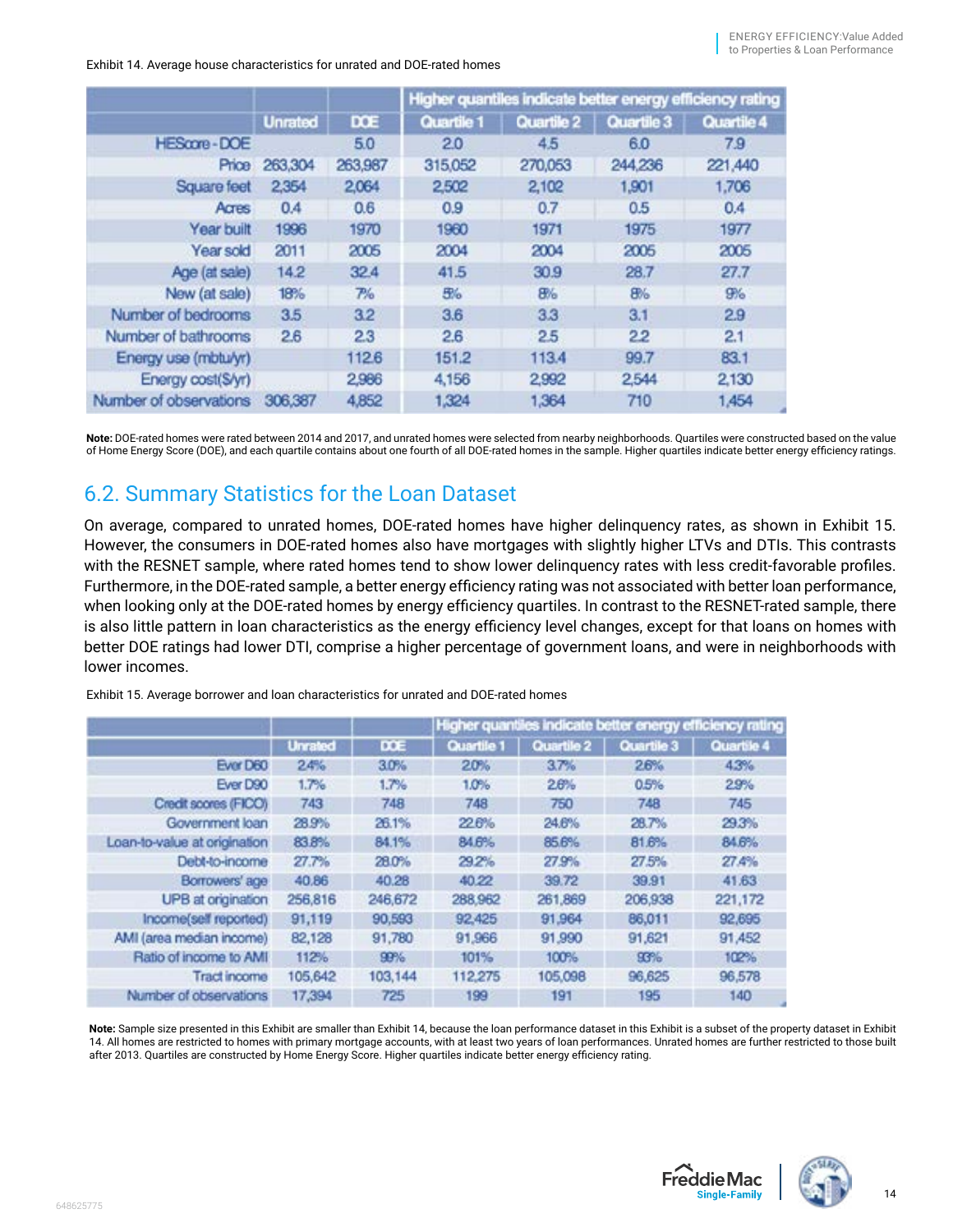## <span id="page-16-0"></span>**7. CONCLUSIONS**

The two energy efficiency rating systems used for this study reveal two distinct markets for energy efficiency: buyers of new homes versus owners of existing homes. Across both markets, households who choose homes with energy efficiency ratings generally receive more advanced degrees than the benchmark populations. Existing homes with energy efficiency ratings are favored by the households older than 55 years of age, while new homes with ratings are favored by Generation Xers (36-54 years old as of 2016). Interestingly, there are also fewer high income (>120% AMI) and more low income (<=50% AMI) households in both energy efficiency-rated markets as compared to the general population. The interest in energy efficiency in the low-income cohort suggests that energy-efficient home improvements may be a means to support lowincome consumers.

Using the sample of energy efficiency-rated new homes (RESNET sample) with energy efficient features, we found a sale price premium associated with energy efficiency rating. New homes with RESNET ratings were sold for 2.7% more than comparable unrated homes on average. The higher price associated with energy efficient features could be offset by future utility bill savings and resale value. Furthermore, we observed a loan performance bump for energy efficiency-rated homes in the high DTI buckets (≥45%). This could suggest that potential energy savings associated with energy-efficient homes offer greater benefits to debt-stretched consumers. In underwriting, allowing certain flexibility in loan amount and DTI ratios could be contemplated to reflect the higher collateral value and lower default risk in the high DTI segment.

In contrast, data for energy efficiency in the market of existing homes is more limited. Measuring the impact of energy efficiency on the sale prices of existing homes is more challenging than on new homes because existing homeowners often request ratings to help decide whether to make energy efficiency improvements rather than to better position their homes for sale. As rating requests continue to grow over time, a larger data sample of energy efficient existing homes could be available for the price analysis.<sup>11</sup>

<sup>&</sup>lt;sup>11</sup> More localities and states are taking actions to incentivize energy efficiency in homes. For example, the City of Portland, Oregon has required all single-family home sellers to order and disclose energy audits since January 1, 2018. See www.portlandoregon.gov/bps/71421.



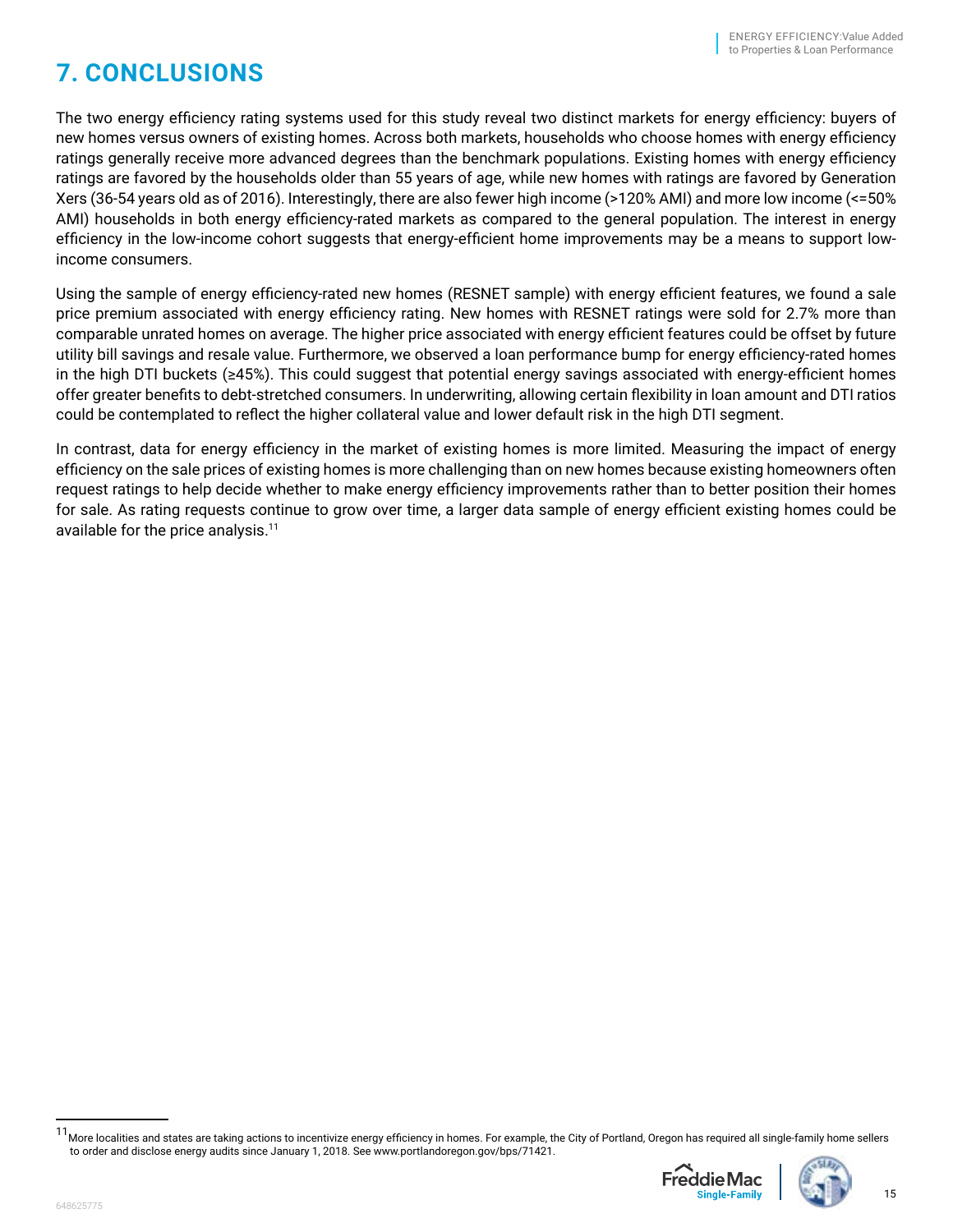## <span id="page-17-0"></span>**APPENDIX**

## Exhibit A1.



#### Exhibit A2.

|  |  | Top 10 Counties with Most RESNET-rated Homes |  |
|--|--|----------------------------------------------|--|
|  |  |                                              |  |

| <b>County Name</b> | <b>State</b> | <b>Counts of Rated</b><br><b>Homes</b> | Share in the<br>Country |
|--------------------|--------------|----------------------------------------|-------------------------|
| Harris             | x            | 34,991                                 | 4,4%                    |
| Maricopa           | Æ            | 31,833                                 | 4.0%                    |
| Clark              | M            | 19,082                                 | 24%                     |
| Collin             | ъc           | 18,772                                 | 24%                     |
| Fort Bend          | TX.          | 17,723                                 | 22%                     |
| Becar              | τх           | 16.524                                 | 21%                     |
| Denton             | TX.          | 15,061                                 | 1.9%                    |
| Wake               | NC.          | 14,145                                 | 1.8%                    |
| Orange             | FL.          | 11,124                                 | 1.4%                    |
| Montgomery         | ъ٠           | 9,907                                  | 1.3%                    |
|                    | <b>TOIST</b> | 189,162                                | 24.0%                   |

## Exhibit A3.

|  |  | Top 10 Counties with Most DOE-Rated Homes |  |
|--|--|-------------------------------------------|--|
|--|--|-------------------------------------------|--|

| <b>County Name</b> | <b>State</b> | <b>Counts of Rated</b><br>Homes | Share in the<br>Country |
|--------------------|--------------|---------------------------------|-------------------------|
| Hartford           | σ            | 8,317                           | 129%                    |
| New Haven          | σ            | 6,615                           | 10.2%                   |
| Fairfield          | σ            | 6,585                           | 10.2%                   |
| Monmouth           | NJ           | 6,131                           | 9.5%                    |
| Ocean              | NJ           | 5,836                           | 9.0%                    |
| Boone              | MO           | 3,791                           | 5.9%                    |
| <b>Suffolk</b>     | w            | 3,560                           | 5.5%                    |
| Jefferson          | ĸ            | 1,952                           | 3.0%                    |
| Nassau             | w            | 1,708                           | 26%                     |
| New London         | σ            | 1,643                           | 2.5%                    |
|                    | Total        | 46,138                          | 71.5%                   |

#### Exhibit A4a. Linear probability regression results for the choice of rating

This exhibit presents the regression results for the choice of rating. In column 1, property characteristics are used as the explanatory, assuming property attributes can predict the likelihood of a home being rated. In column 2, both property



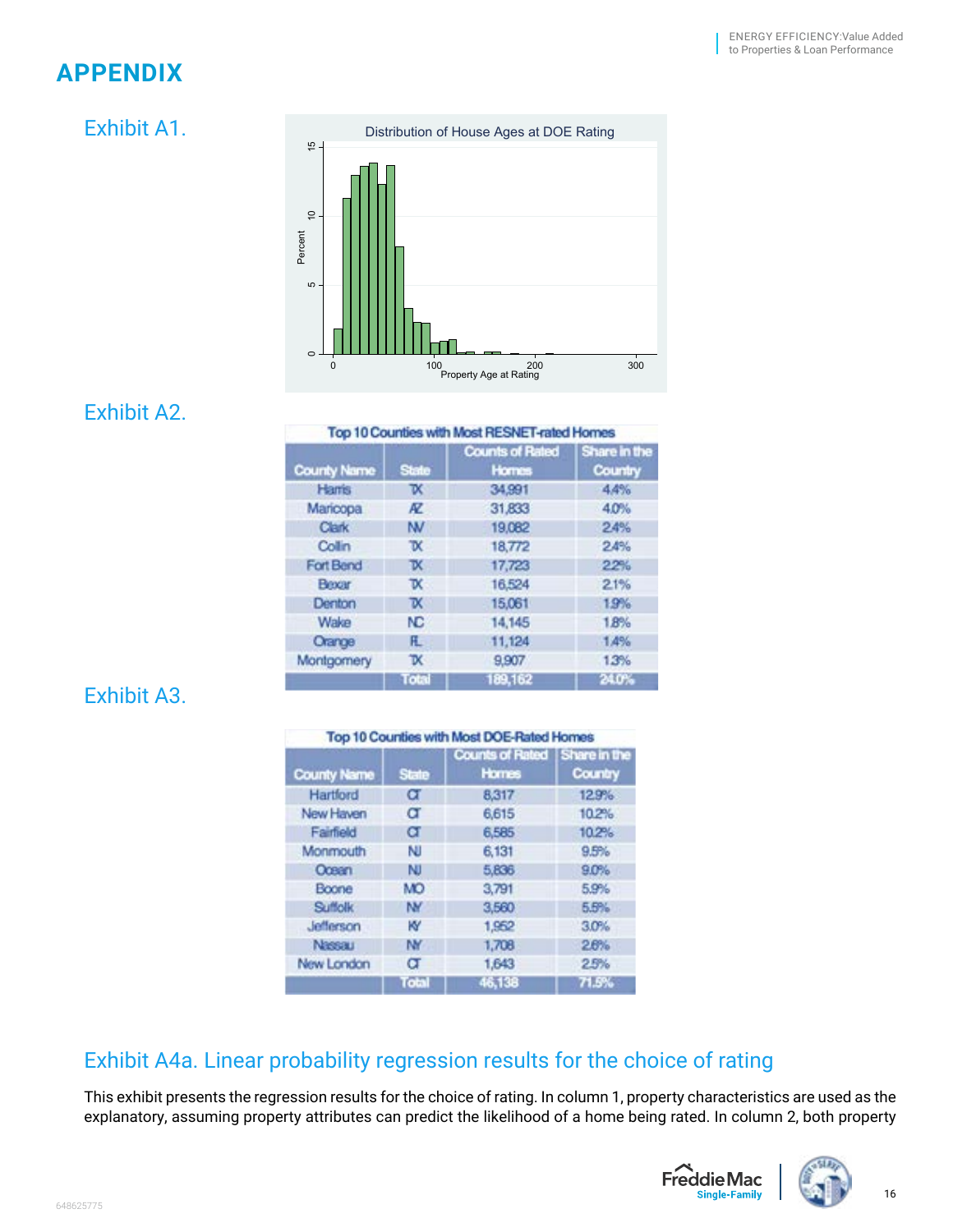and homeowners' characteristics are used, assuming homeowners' information is also associated with the choice of rating. Even though the requesters for RESNET ratings are likely to be developers rather than homeowners, developers could have targeted the potential buyers' preference based on buyers' characteristics. Propensity score calculations are based on column 2's specification.

Based on the propensity scores, we conducted matching with the nearest neighbor (n=1), as well as three and five nearest neighbors. Final results are not much different from each other and we only present the matching results with the nearest neighbor (n=1) in Exhibit 9 in the paper.

| <b>Variables</b>            | ٦                   | 2                      |
|-----------------------------|---------------------|------------------------|
| <b>Liepengent:</b>          | Property            | Property+Borrower      |
| RESNET-rated (Yes=1)        | Characteristics     | <b>Characteristics</b> |
| Square feet                 | 0.000               | 0.000                  |
|                             | (0.000)             | (0.000)                |
| She size                    | $-0.207$            | $-0.187$               |
|                             | (0.019)             | (0.021)                |
| Building age (3-5)          | $0.700***$          | 0.676                  |
|                             | (0.016)             | (0.018)                |
| Building age (5-10)         | $-1.726***$         | $-1.743***$            |
|                             | (0.018)             | (0.020)                |
| Building age (10-15)        | $-7.375$            | $-7.328$               |
|                             | (0.165)             | (0.177)                |
| <b>Building age (15-20)</b> | $-6.817***$         | $-6.772$               |
|                             | (0.180)             | (0.193)                |
| Building age (20-30)        | $-6.607$            | $-6.662$               |
|                             |                     |                        |
|                             | (0.172)<br>$-6.041$ | (0.193)<br>$-6.158$    |
| Building age (30-40)        |                     |                        |
|                             | (0.165)             | (0.190)                |
| Building age (40-50)        | $-6.084$            | $-6.011$               |
|                             | (0.205)             | (0.214)                |
| Building age (>50)          | $-3.759$            | $-3.829$               |
|                             | (0.047)             | (0.052)                |
| Census tract income         | $-0.000***$         | $-0.000***$            |
|                             | (0.000)             | (0.000)                |
| Borrower's income           |                     | 0.000                  |
|                             |                     | (0.000)                |
| Borrower's age              |                     | 0.001                  |
|                             |                     | (0.001)                |
| Marriage status = Single    |                     | $-0.041$               |
|                             |                     | (0.028)                |
| Marriage status = Unknov    |                     | $-0.005$               |
|                             |                     | (0.020)                |
| Education = Unknown         |                     | 0.089                  |
|                             |                     | (0.105)                |
| Education = HS Dipioma      |                     | $-0.031$               |
|                             |                     | (0.035)                |
| Education = Some College    |                     | 0.065**                |
|                             |                     | (0.033)                |
| Education = Bach Degree     |                     | 0.141                  |
|                             |                     | (0.033)                |
| Education = Grad Degree     |                     | 0.190                  |
|                             |                     | (0.036)                |
| <b>Constant</b>             | $-0.059"$           | $-0.084*$              |
|                             | (0.027)             | (0.048)                |
|                             |                     |                        |
| Observations                | 331,218             | 267,391                |
| Pseudo R-squared            | 0.480               | 0.482                  |
|                             |                     |                        |

Standard errors in parentheses. \*\*\* p<0.01, \*\* p<0.05, \* p<0.1

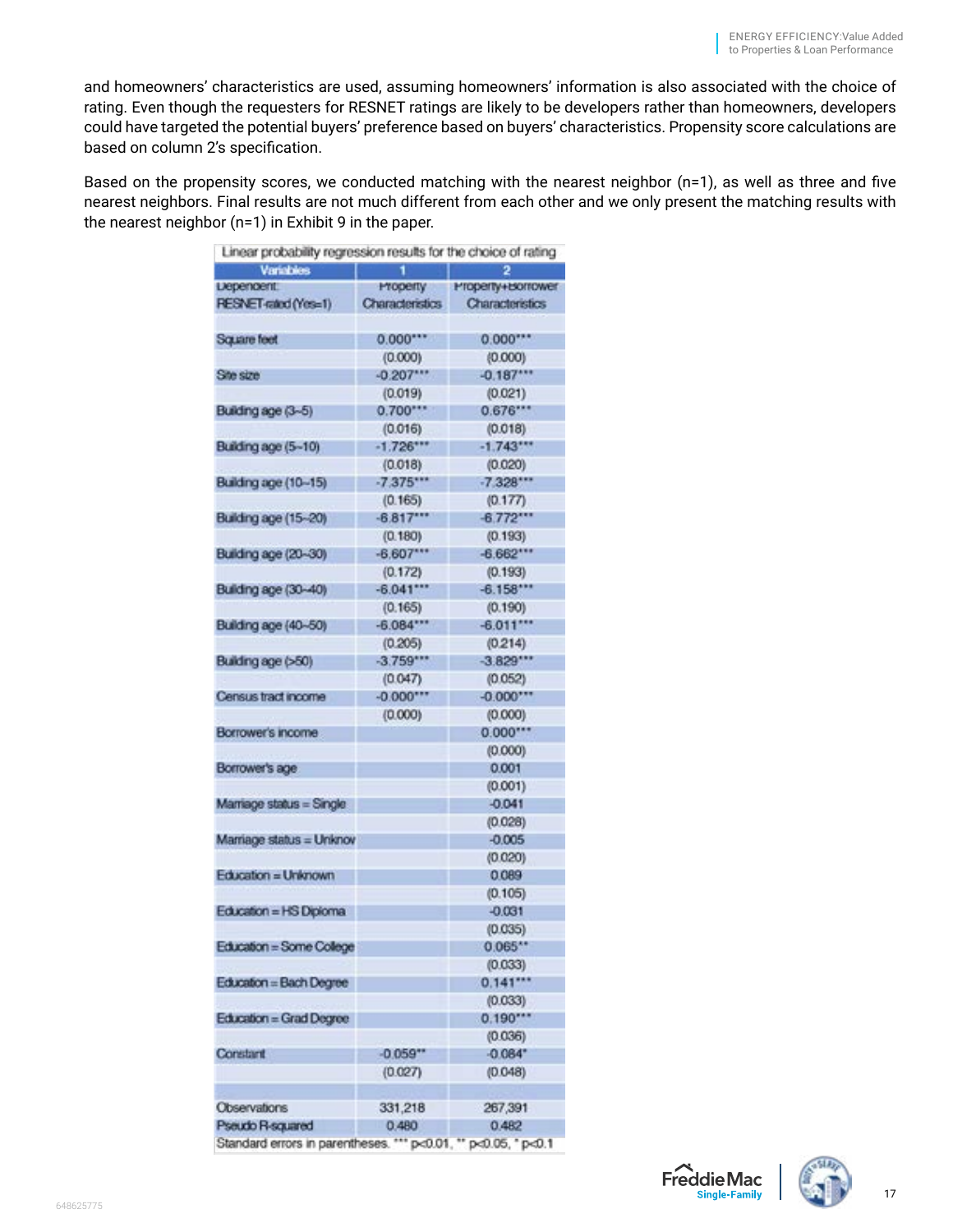## Exhibit A4b. Reduction in the dissimilarityof variables after matching



**Note:** The X axis shows the standardized % bias across covariates, a metric to capture the difference between the rated and unrated groups. M = homes matched to rated homes; U = homes not matched to rated homes. Figure presents the nearest match (n=1) in the matching group. Variables included in the logistic regression for<br>calculating propensity scores are square feet, lot size, b

#### Exhibit A5. Ever 90-day delinquency rate for conventional loans by LTV and DTI buckets

#### **RESNET - Ever D90 - Conventional Grid**

|                    | 80% and      | Above 80% |           |              |
|--------------------|--------------|-----------|-----------|--------------|
| <b>DTI Buckets</b> | <b>Under</b> | to 95%    | Above 95% | <b>Total</b> |
| 0% under 30%       | 0.3%         | 0.5%      | 1.8%      | 0.4%         |
| 30% under 45%      | 0.7%         | 1.1%      | 20%       | 0.9%         |
| 45% and above      | 1.5%         | 23%       | 3.0%      | 1.8%         |
| <b>Total</b>       | 0.5%         | 0.9%      | 20%       | 0.7%         |

#### Non-RESNET - Ever D90 - Conventional Grid

| <b>DTI Buckets</b> | 80% and<br><b>Under</b> | Above 80%<br>to 95% | Above 95% | <b>Total</b> |  |
|--------------------|-------------------------|---------------------|-----------|--------------|--|
| 0% under 30%       | 0.4%                    | 0.7%                | 1.4%      | 0.5%         |  |
| 30% under 45%      | 0.7%                    | 0.5%                | 1.0%      | 0.7%         |  |
| 45% and above      | 1.5%                    | 27%                 | 7.7%      | 24%          |  |
| <b>Total</b>       | 0.6%                    | 0.8%                | 22%       | 0.7%         |  |

**Note:** Data includes households with a first-lien mortgage reported in a major credit bureau data originated between January 2013 and September 2016 on houses built since 2013. Credit records with highly unusual values likely to result from reporting errors are excluded.



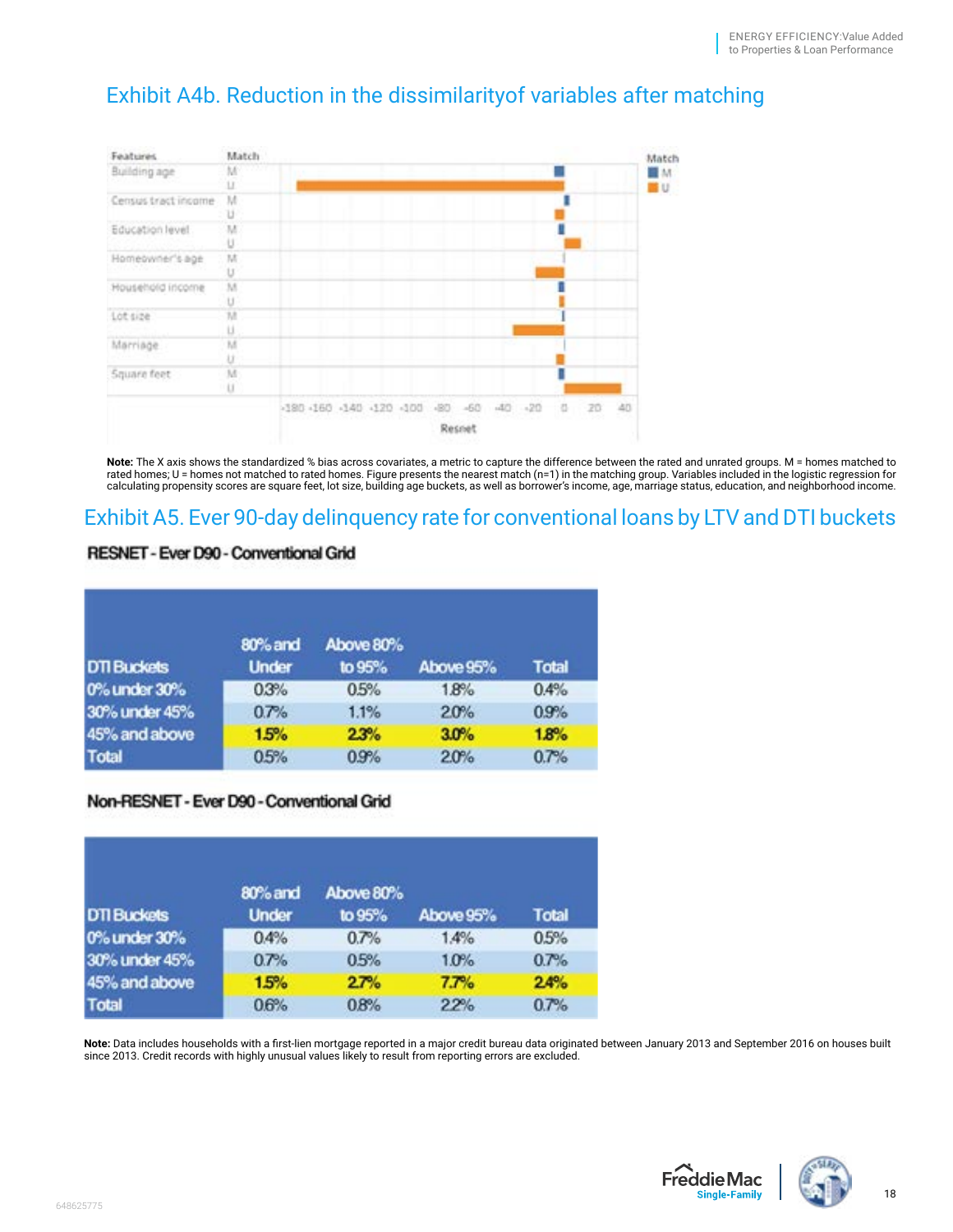## Exhibit A6. Loan counts by LTV and DTI buckets for conventional loans

|                    |                    | <b>Loan Counts</b> |           |              |  |
|--------------------|--------------------|--------------------|-----------|--------------|--|
|                    | <b>LTV Buckets</b> |                    |           |              |  |
|                    | 80% and            | Above 80%          |           |              |  |
| <b>DTI Buckets</b> | <b>Under</b>       | to 95%             | Above 95% | <b>Total</b> |  |
| 0% under 30%       | 8,891              | 2,478              | 434       | 11,804       |  |
| 30% under 45%      | 2,993              | 1,485              | 251       | 4,729        |  |
| 45% and above      | 962                | 514                | 100       | 1,576        |  |
| <b>Total</b>       | 12,866             | 4,483              | 793       | 18,143       |  |

#### Non-RESNET - Loans Counts - Conventional Grid

|                    |                         | <b>Loan Counts</b>  | <b>LTV Buckets</b> |              |
|--------------------|-------------------------|---------------------|--------------------|--------------|
| <b>DTI Buckets</b> | 80% and<br><b>Under</b> | Above 80%<br>to 95% | Above 95%          | <b>Total</b> |
| 0% under 30%       | 5,527                   | 1,215               | 278                | 7,021        |
| 30% under 45%      | 2.083                   | 765                 | 191                | 3,039        |
| 45% and above      | 668                     | 257                 | 78                 | 1,004        |
| <b>Total</b>       | 8.287                   | 2.237               | 549                | 11,075       |



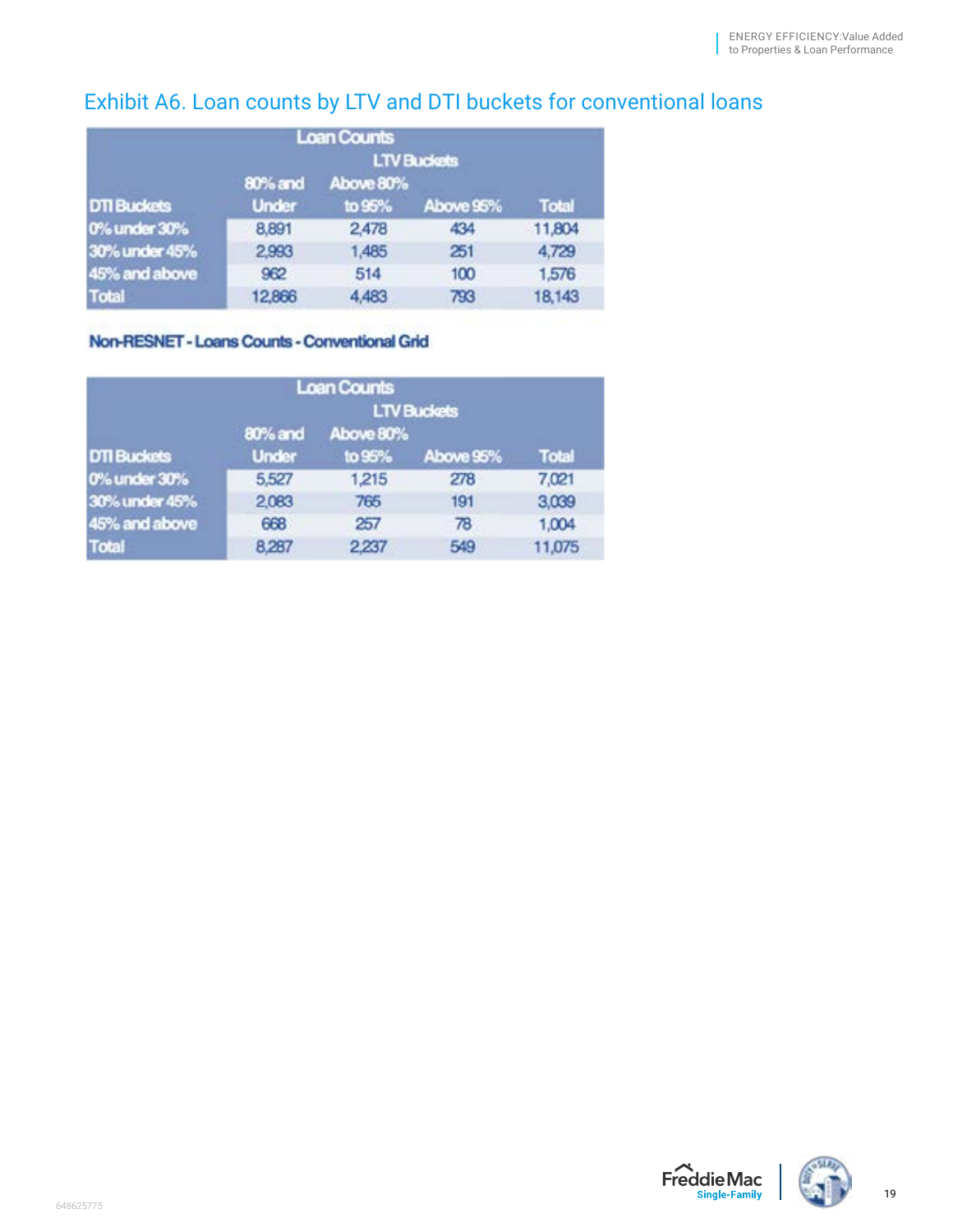## <span id="page-21-0"></span>**REFERENCES**

Home Energy Score Scoring Methodology, 2017: [https://betterbuildingssolutioncenter.energy.gov/sites/default/files/](https://betterbuildingssolutioncenter.energy.gov/sites/default/files/attachments/Home%2520Energy%2520Score%2520Methodology%2520Paper%2520v2017.pdf) [attachments/Home%20Energy%20Score%20Methodology%20Paper%20v2017.pdf](https://betterbuildingssolutioncenter.energy.gov/sites/default/files/attachments/Home%2520Energy%2520Score%2520Methodology%2520Paper%2520v2017.pdf)

Kaza, Nikhil, Quercia, Roberto G., and Tian, Chao Yue. "Home energy efficiency and mortgage risks." Cityscape 16, no. 1 (2014): 279-298.

Kaza, N., Quercia, R. G., & Tian, C. Y. (2015). Energy Efficiency and Mortgage Risks: Implications for the Northeast. Communities & Banking, 22.

Walls, Margaret, Gerarden, Todd, Palmer, Karen, and Bak, Xian Fang. "Is energy efficiency capitalized into home prices? Evidence from three US cities." Journal of Environmental Economics and Management 82 (2017): 104-124.